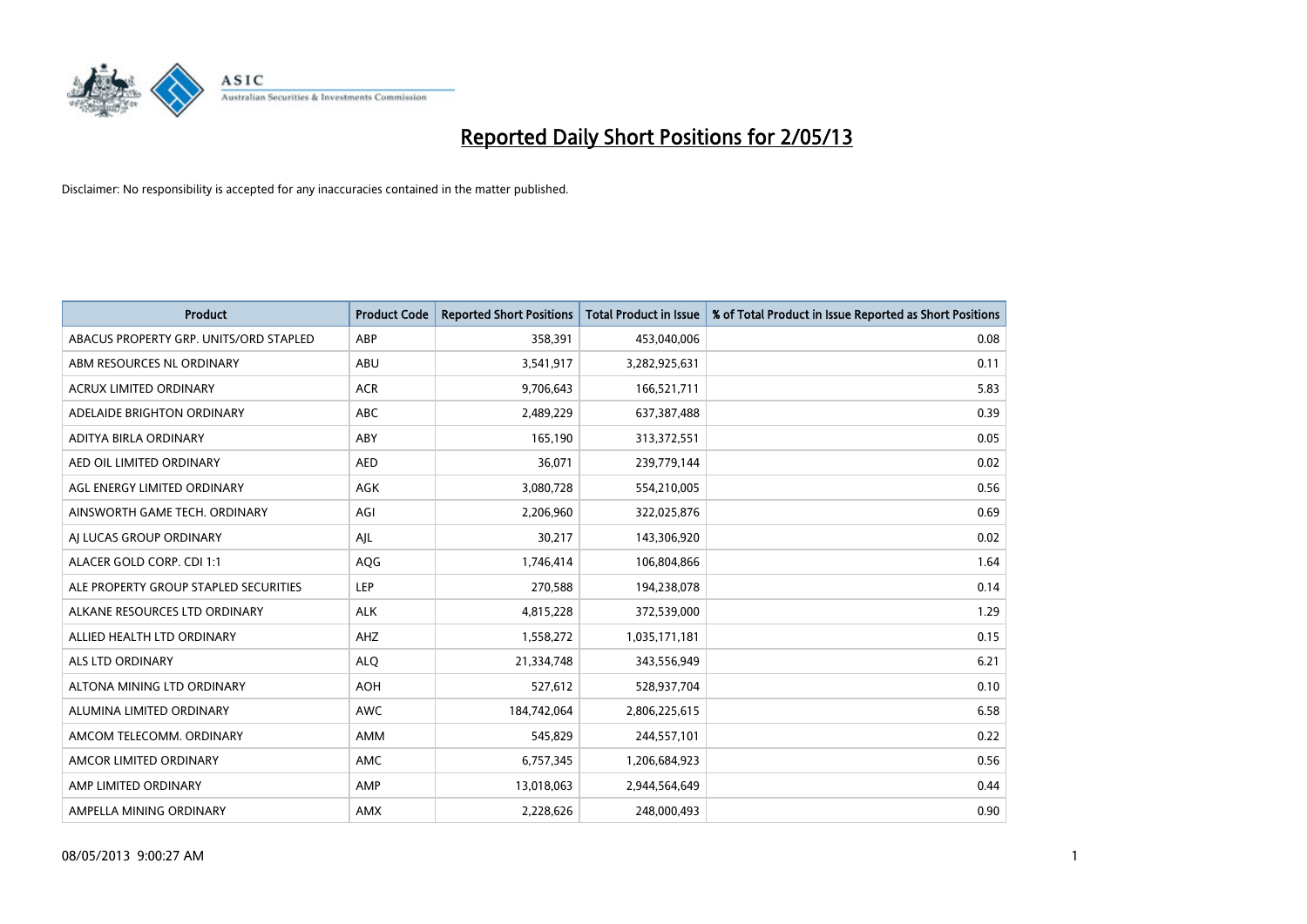

| <b>Product</b>                            | <b>Product Code</b> | <b>Reported Short Positions</b> | <b>Total Product in Issue</b> | % of Total Product in Issue Reported as Short Positions |
|-------------------------------------------|---------------------|---------------------------------|-------------------------------|---------------------------------------------------------|
| ANGLOGOLD ASHANTI CDI 5:1                 | AGG                 | 1                               | 89,207,765                    | 0.00                                                    |
| ANSELL LIMITED ORDINARY                   | <b>ANN</b>          | 11,487,844                      | 130,841,339                   | 8.78                                                    |
| ANTARES ENERGY LTD ORDINARY               | <b>AZZ</b>          | 346,216                         | 257,000,000                   | 0.13                                                    |
| ANZ BANKING GRP LTD ORDINARY              | ANZ                 | 4,369,091                       | 2,743,749,158                 | 0.16                                                    |
| APA GROUP STAPLED SECURITIES              | APA                 | 10,390,492                      | 835,750,807                   | 1.24                                                    |
| APN NEWS & MEDIA ORDINARY                 | <b>APN</b>          | 17,279,482                      | 661,526,586                   | 2.61                                                    |
| AQUARIUS PLATINUM. ORDINARY               | <b>AOP</b>          | 11,547,098                      | 486,851,336                   | 2.37                                                    |
| AQUILA RESOURCES ORDINARY                 | <b>AQA</b>          | 12,359,613                      | 411,804,442                   | 3.00                                                    |
| ARAFURA RESOURCE LTD ORDINARY             | ARU                 | 357,061                         | 441,270,644                   | 0.08                                                    |
| ARB CORPORATION ORDINARY                  | <b>ARP</b>          | 223,190                         | 72,481,302                    | 0.31                                                    |
| ARDENT LEISURE GROUP STAPLED SECURITIES   | AAD                 | 4,154,973                       | 397,803,987                   | 1.04                                                    |
| ARISTOCRAT LEISURE ORDINARY               | <b>ALL</b>          | 8,119,714                       | 551,418,047                   | 1.47                                                    |
| ARRIUM LTD ORDINARY                       | ARI                 | 7,368,858                       | 1,355,433,903                 | 0.54                                                    |
| ASCIANO LIMITED ORDINARY                  | <b>AIO</b>          | 11,335,774                      | 975,385,664                   | 1.16                                                    |
| ASG GROUP LIMITED ORDINARY                | <b>ASZ</b>          | 1,434,286                       | 206,720,839                   | 0.69                                                    |
| ASPEN GROUP ORD/UNITS STAPLED             | APZ                 | 22,564                          | 1,192,665,422                 | 0.00                                                    |
| ASTRO JAP PROP GROUP STAPLED US PROHIBIT. | AJA                 | 80,794                          | 67,211,752                    | 0.12                                                    |
| ASX LIMITED ORDINARY                      | ASX                 | 2,269,491                       | 175,136,729                   | 1.30                                                    |
| ATLAS IRON LIMITED ORDINARY               | <b>AGO</b>          | 41,954,379                      | 909,718,409                   | 4.61                                                    |
| AURIZON HOLDINGS LTD ORDINARY             | AZJ                 | 8,066,374                       | 2,137,284,503                 | 0.38                                                    |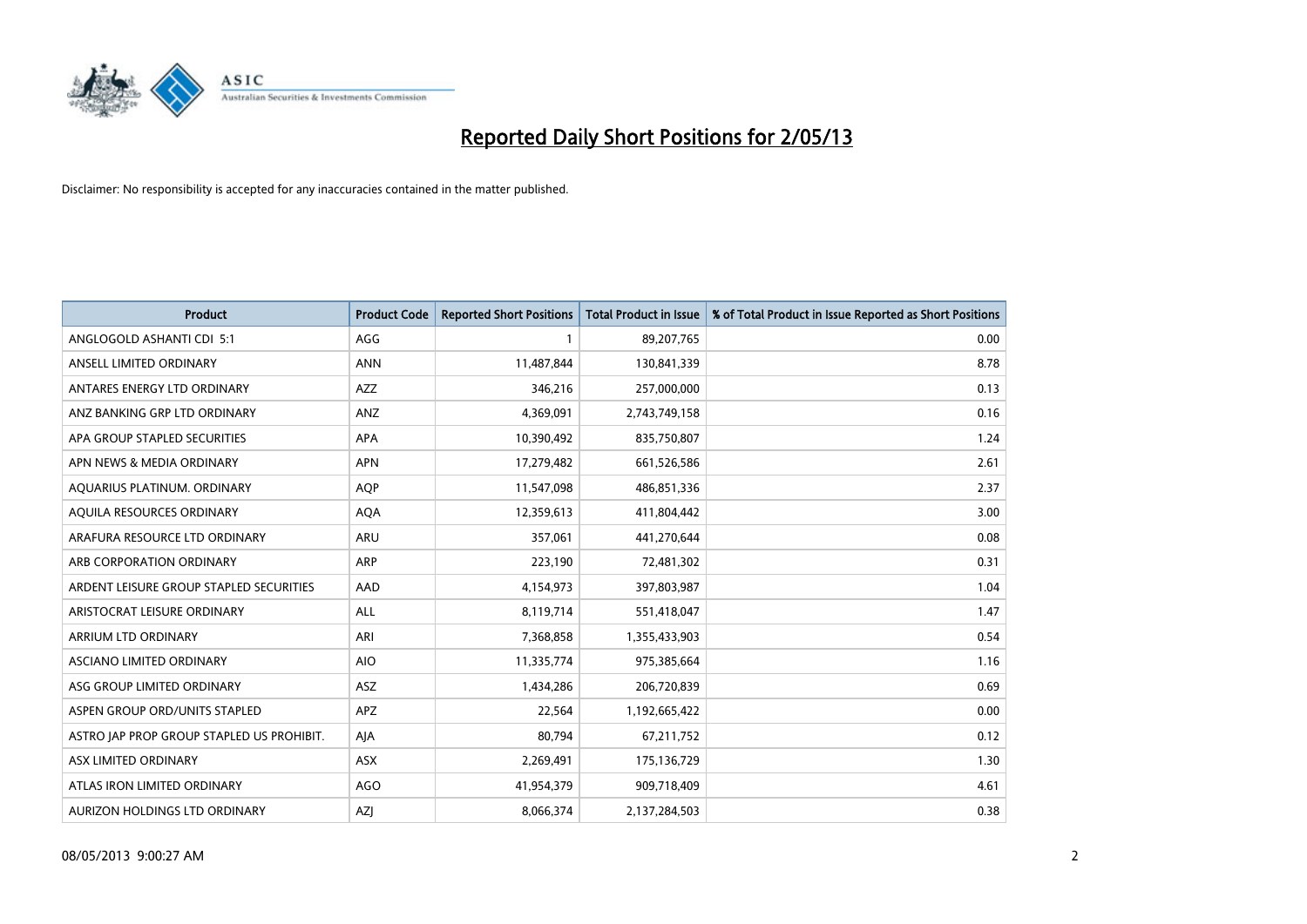

| <b>Product</b>                       | <b>Product Code</b> | <b>Reported Short Positions</b> | <b>Total Product in Issue</b> | % of Total Product in Issue Reported as Short Positions |
|--------------------------------------|---------------------|---------------------------------|-------------------------------|---------------------------------------------------------|
| <b>AURORA OIL &amp; GAS ORDINARY</b> | <b>AUT</b>          | 4,633,489                       | 447,885,778                   | 1.03                                                    |
| AUSDRILL LIMITED ORDINARY            | ASL                 | 5,045,011                       | 309,585,297                   | 1.63                                                    |
| AUSENCO LIMITED ORDINARY             | AAX                 | 280,702                         | 123,527,574                   | 0.23                                                    |
| AUSTAL LIMITED ORDINARY              | ASB                 | 821,709                         | 346,007,639                   | 0.24                                                    |
| <b>AUSTBROKERS HOLDINGS ORDINARY</b> | <b>AUB</b>          | 4,784                           | 57,955,632                    | 0.01                                                    |
| AUSTIN ENGINEERING ORDINARY          | <b>ANG</b>          | 495,223                         | 73,164,403                    | 0.68                                                    |
| AUSTRALAND PROPERTY STAPLED SECURITY | ALZ                 | 352,038                         | 578,324,670                   | 0.06                                                    |
| AUSTRALIAN AGRICULT, ORDINARY        | AAC                 | 1,904,795                       | 312,949,029                   | 0.61                                                    |
| <b>AUSTRALIAN EDUCATION UNITS</b>    | <b>AEU</b>          | 5,211                           | 175,465,397                   | 0.00                                                    |
| AUSTRALIAN INFRASTR, UNITS/ORDINARY  | <b>AIX</b>          | 3,045,614                       | 620,733,944                   | 0.49                                                    |
| AUSTRALIAN PHARM. ORDINARY           | API                 | 258,684                         | 488,115,883                   | 0.05                                                    |
| <b>AUTOMOTIVE HOLDINGS ORDINARY</b>  | <b>AHE</b>          | 394,614                         | 260,579,682                   | 0.15                                                    |
| AVIENNINGS LIMITED ORDINARY          | AVI                 | 121,391                         | 274,588,694                   | 0.04                                                    |
| AWE LIMITED ORDINARY                 | AWE                 | 7,624,745                       | 522,116,985                   | 1.46                                                    |
| AZIMUTH RES LTD ORDINARY             | <b>AZH</b>          | 1,583,716                       | 430,626,680                   | 0.37                                                    |
| BANDANNA ENERGY ORDINARY             | <b>BND</b>          | 26,108,498                      | 528,481,199                   | 4.94                                                    |
| BANK OF QUEENSLAND. ORDINARY         | <b>BOQ</b>          | 3,225,706                       | 312,878,919                   | 1.03                                                    |
| <b>BASE RES LIMITED ORDINARY</b>     | <b>BSE</b>          | 3,735,241                       | 561,840,029                   | 0.66                                                    |
| <b>BATHURST RESOURCES ORDINARY</b>   | <b>BTU</b>          | 33,993,174                      | 697,247,997                   | 4.88                                                    |
| <b>BC IRON LIMITED ORDINARY</b>      | <b>BCI</b>          | 573,073                         | 123,104,384                   | 0.47                                                    |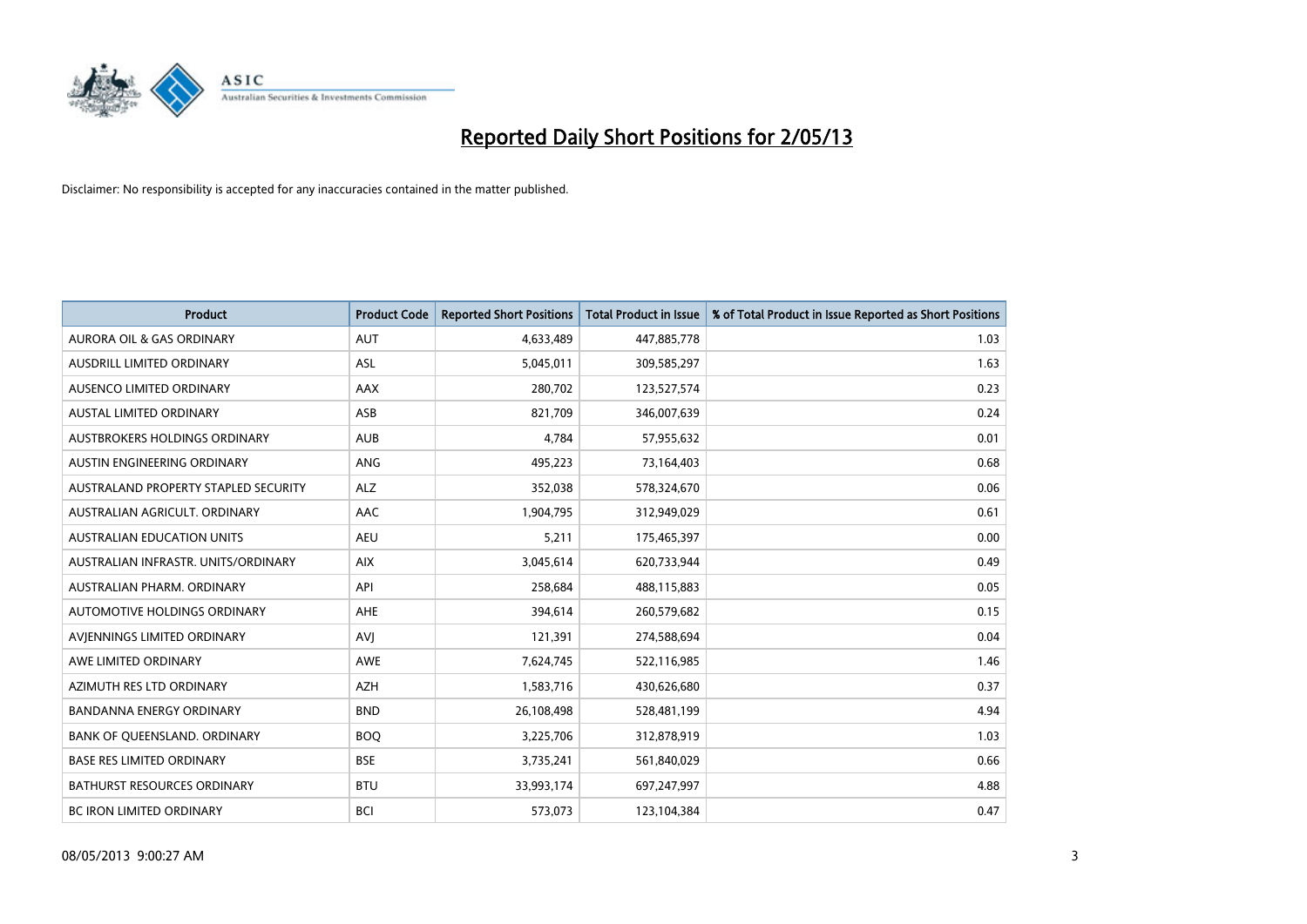

| <b>Product</b>                         | <b>Product Code</b> | <b>Reported Short Positions</b> | <b>Total Product in Issue</b> | % of Total Product in Issue Reported as Short Positions |
|----------------------------------------|---------------------|---------------------------------|-------------------------------|---------------------------------------------------------|
| BEACH ENERGY LIMITED ORDINARY          | <b>BPT</b>          | 15,399,072                      | 1,267,805,688                 | 1.21                                                    |
| BEADELL RESOURCE LTD ORDINARY          | <b>BDR</b>          | 38,370,586                      | 786,477,280                   | 4.88                                                    |
| BENDIGO AND ADELAIDE ORDINARY          | <b>BEN</b>          | 13,666,612                      | 407,153,612                   | 3.36                                                    |
| BERKELEY RESOURCES ORDINARY            | <b>BKY</b>          | 118,540                         | 179,393,273                   | 0.07                                                    |
| <b>BHP BILLITON LIMITED ORDINARY</b>   | <b>BHP</b>          | 10,394,127                      | 3,211,691,105                 | 0.32                                                    |
| <b>BILLABONG ORDINARY</b>              | <b>BBG</b>          | 12,269,096                      | 478,944,292                   | 2.56                                                    |
| <b>BLACKMORES LIMITED ORDINARY</b>     | <b>BKL</b>          | 1,698                           | 16,972,069                    | 0.01                                                    |
| BLACKTHORN RESOURCES ORD US PROHIBITED | <b>BTR</b>          | 397,434                         | 164,285,950                   | 0.24                                                    |
| <b>BLUESCOPE STEEL LTD ORDINARY</b>    | <b>BSL</b>          | 7,864,292                       | 558,243,305                   | 1.41                                                    |
| <b>BOART LONGYEAR ORDINARY</b>         | <b>BLY</b>          | 18,164,846                      | 461,163,412                   | 3.94                                                    |
| <b>BOOM LOGISTICS ORDINARY</b>         | <b>BOL</b>          | 2,500                           | 470,598,576                   | 0.00                                                    |
| <b>BORAL LIMITED, ORDINARY</b>         | <b>BLD</b>          | 29,467,716                      | 774,000,641                   | 3.81                                                    |
| <b>BRADKEN LIMITED ORDINARY</b>        | <b>BKN</b>          | 7,973,382                       | 169,240,662                   | 4.71                                                    |
| <b>BRAMBLES LIMITED ORDINARY</b>       | <b>BXB</b>          | 2,468,653                       | 1,557,268,979                 | 0.16                                                    |
| BREVILLE GROUP LTD ORDINARY            | <b>BRG</b>          | 2,436,098                       | 130,095,322                   | 1.87                                                    |
| BRICKWORKS LIMITED ORDINARY            | <b>BKW</b>          | 6,508                           | 147,818,132                   | 0.00                                                    |
| BROCKMAN MINING LTD ORDINARY           | <b>BCK</b>          | 90,995                          | 7,894,482,131                 | 0.00                                                    |
| BUCCANEER ENERGY LTD ORDINARY          | <b>BCC</b>          | 1,000,000                       | 1,519,445,371                 | 0.07                                                    |
| <b>BURU ENERGY ORDINARY</b>            | <b>BRU</b>          | 17,349,689                      | 274,036,429                   | 6.33                                                    |
| <b>BWP TRUST ORDINARY UNITS</b>        | <b>BWP</b>          | 4,013,154                       | 537,753,954                   | 0.75                                                    |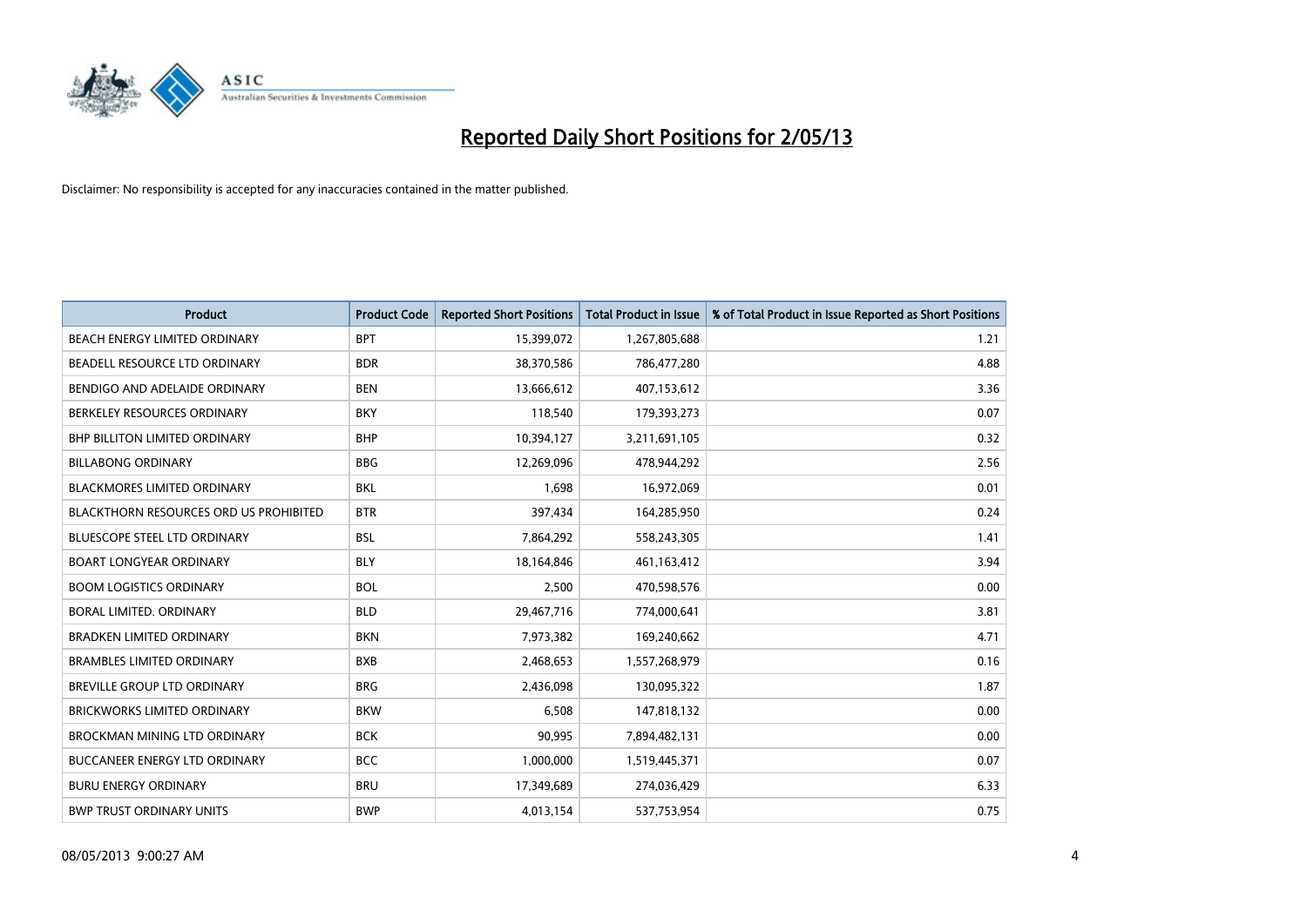

| <b>Product</b>                          | <b>Product Code</b> | <b>Reported Short Positions</b> | <b>Total Product in Issue</b> | % of Total Product in Issue Reported as Short Positions |
|-----------------------------------------|---------------------|---------------------------------|-------------------------------|---------------------------------------------------------|
| <b>CABCHARGE AUSTRALIA ORDINARY</b>     | CAB                 | 9,243,172                       | 120,430,683                   | 7.68                                                    |
| CALTEX AUSTRALIA ORDINARY               | <b>CTX</b>          | 3,670,291                       | 270,000,000                   | 1.36                                                    |
| CAPE LAMBERT RES LTD ORDINARY           | <b>CFE</b>          | 1,582,638                       | 687,283,792                   | 0.23                                                    |
| CARABELLA RES LTD ORDINARY              | <b>CLR</b>          | 153,326                         | 152,361,547                   | 0.10                                                    |
| <b>CARBON ENERGY ORDINARY</b>           | <b>CNX</b>          | 4,533                           | 782,684,355                   | 0.00                                                    |
| <b>CARDNO LIMITED ORDINARY</b>          | CDD                 | 7,386,890                       | 143,726,327                   | 5.14                                                    |
| CARNARVON PETROLEUM ORDINARY            | <b>CVN</b>          | 39.246                          | 934,109,501                   | 0.00                                                    |
| CARSALES.COM LTD ORDINARY               | <b>CRZ</b>          | 3,151,310                       | 236,113,495                   | 1.33                                                    |
| CASH CONVERTERS ORDINARY                | CCV                 | 415,221                         | 423,861,025                   | 0.10                                                    |
| CEDAR WOODS PROP. ORDINARY              | <b>CWP</b>          | 15,001                          | 73,047,793                    | 0.02                                                    |
| CENTRAL PETROLEUM ORDINARY              | <b>CTP</b>          | 749,107                         | 1,440,078,845                 | 0.05                                                    |
| <b>CERAMIC FUEL CELLS ORDINARY</b>      | <b>CFU</b>          | 784,533                         | 1,559,231,320                 | 0.05                                                    |
| CFS RETAIL TRUST GRP STAPLED SECURITIES | <b>CFX</b>          | 61,500,107                      | 2,828,495,659                 | 2.17                                                    |
| CHALLENGER DIV.PRO. STAPLED UNITS       | <b>CDI</b>          | 42.444                          | 214,101,013                   | 0.02                                                    |
| CHALLENGER LIMITED ORDINARY             | <b>CGF</b>          | 2,369,399                       | 532,319,752                   | 0.45                                                    |
| CHANDLER MACLEOD LTD ORDINARY           | <b>CMG</b>          | 214,088                         | 469,679,390                   | 0.05                                                    |
| CHARTER HALL GROUP STAPLED US PROHIBIT. | <b>CHC</b>          | 99,666                          | 302,262,312                   | 0.03                                                    |
| <b>CHARTER HALL RETAIL UNITS</b>        | <b>COR</b>          | 2,823,514                       | 337,582,974                   | 0.84                                                    |
| <b>CHORUS LIMITED ORDINARY</b>          | CNU                 | 273,955                         | 389,299,049                   | 0.07                                                    |
| CITIGOLD CORP LTD ORDINARY              | <b>CTO</b>          | 153,427                         | 1,352,907,765                 | 0.01                                                    |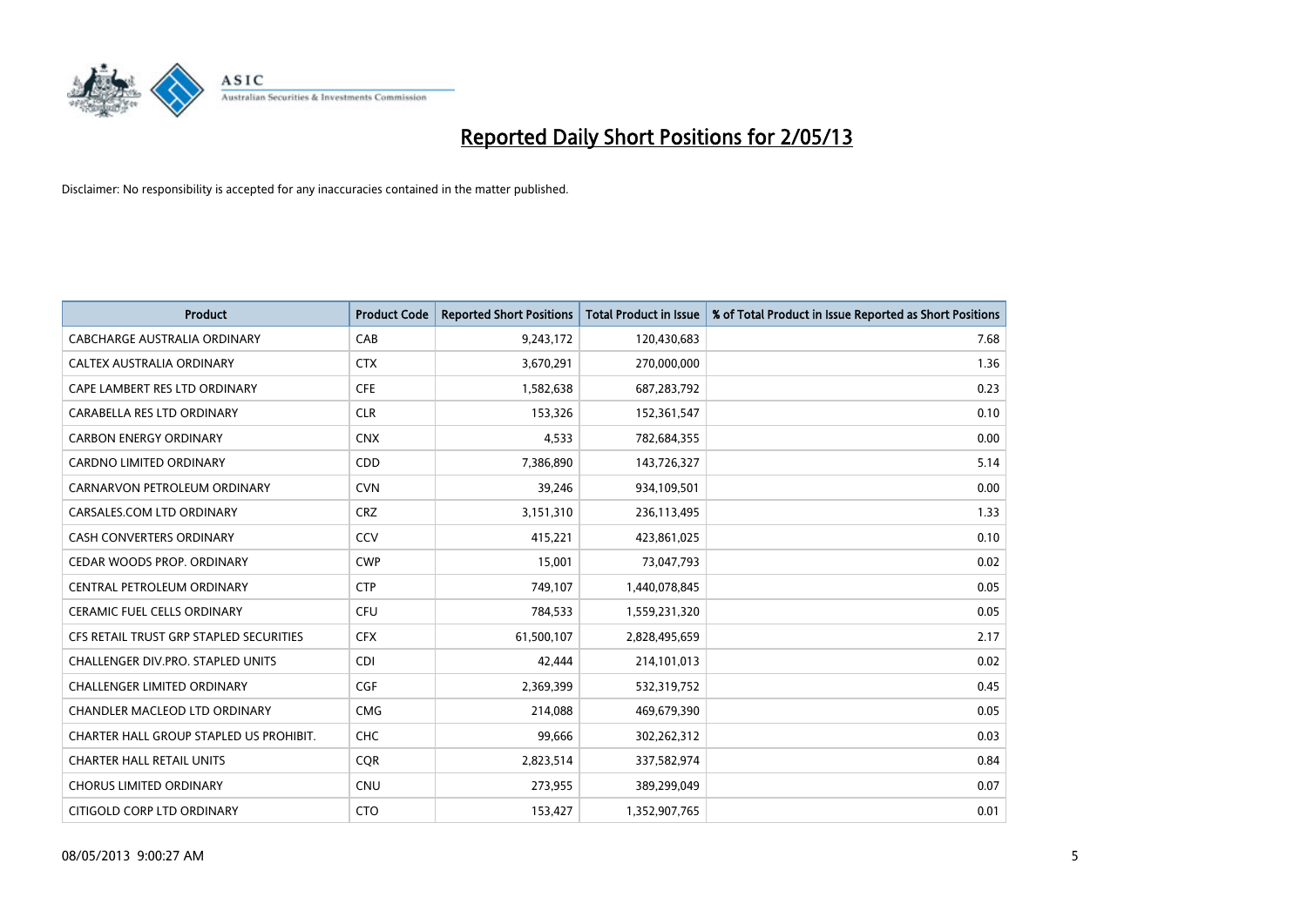

| <b>Product</b>                          | <b>Product Code</b> | <b>Reported Short Positions</b> | <b>Total Product in Issue</b> | % of Total Product in Issue Reported as Short Positions |
|-----------------------------------------|---------------------|---------------------------------|-------------------------------|---------------------------------------------------------|
| <b>CLOUGH LIMITED ORDINARY</b>          | <b>CLO</b>          | 817,425                         | 777,781,882                   | 0.11                                                    |
| COAL OF AFRICA LTD ORDINARY             | <b>CZA</b>          | 326                             | 1,048,368,613                 | 0.00                                                    |
| <b>COALSPUR MINES LTD ORDINARY</b>      | <b>CPL</b>          | 16,775,954                      | 634,248,901                   | 2.65                                                    |
| COCA-COLA AMATIL ORDINARY               | <b>CCL</b>          | 3,871,274                       | 763,590,249                   | 0.51                                                    |
| <b>COCHLEAR LIMITED ORDINARY</b>        | <b>COH</b>          | 4,177,266                       | 57,040,932                    | 7.32                                                    |
| <b>COCKATOO COAL ORDINARY</b>           | COK                 | 12,803,181                      | 1,016,746,908                 | 1.26                                                    |
| <b>CODAN LIMITED ORDINARY</b>           | <b>CDA</b>          | 188,719                         | 176,926,104                   | 0.11                                                    |
| COFFEY INTERNATIONAL ORDINARY           | <b>COF</b>          | 190,434                         | 255,833,165                   | 0.07                                                    |
| COMMONWEALTH BANK, ORDINARY             | <b>CBA</b>          | 8,633,687                       | 1,609,180,841                 | 0.54                                                    |
| COMMONWEALTH PROP ORDINARY UNITS        | <b>CPA</b>          | 16,150,819                      | 2,347,003,413                 | 0.69                                                    |
| <b>COMPASS RESOURCES ORDINARY</b>       | <b>CMR</b>          | 7,472                           | 1,403,744,100                 | 0.00                                                    |
| <b>COMPUTERSHARE LTD ORDINARY</b>       | <b>CPU</b>          | 11,594,988                      | 556,203,079                   | 2.08                                                    |
| <b>COOPER ENERGY LTD ORDINARY</b>       | <b>COE</b>          | 150,098                         | 329,099,922                   | 0.05                                                    |
| <b>CORP TRAVEL LIMITED ORDINARY</b>     | <b>CTD</b>          | 177,368                         | 77,410,044                    | 0.23                                                    |
| <b>CREDIT CORP GROUP ORDINARY</b>       | <b>CCP</b>          | 3,916                           | 45,932,899                    | 0.01                                                    |
| <b>CROMWELL PROP STAPLED SECURITIES</b> | <b>CMW</b>          | 1,129,754                       | 1,460,982,142                 | 0.08                                                    |
| <b>CROWN LIMITED ORDINARY</b>           | <b>CWN</b>          | 3,359,464                       | 728,394,185                   | 0.46                                                    |
| <b>CSG LIMITED ORDINARY</b>             | CSV                 | 105,158                         | 278,155,477                   | 0.04                                                    |
| <b>CSL LIMITED ORDINARY</b>             | <b>CSL</b>          | 1,212,432                       | 495,260,211                   | 0.24                                                    |
| <b>CSR LIMITED ORDINARY</b>             | <b>CSR</b>          | 49,654,113                      | 506,000,315                   | 9.81                                                    |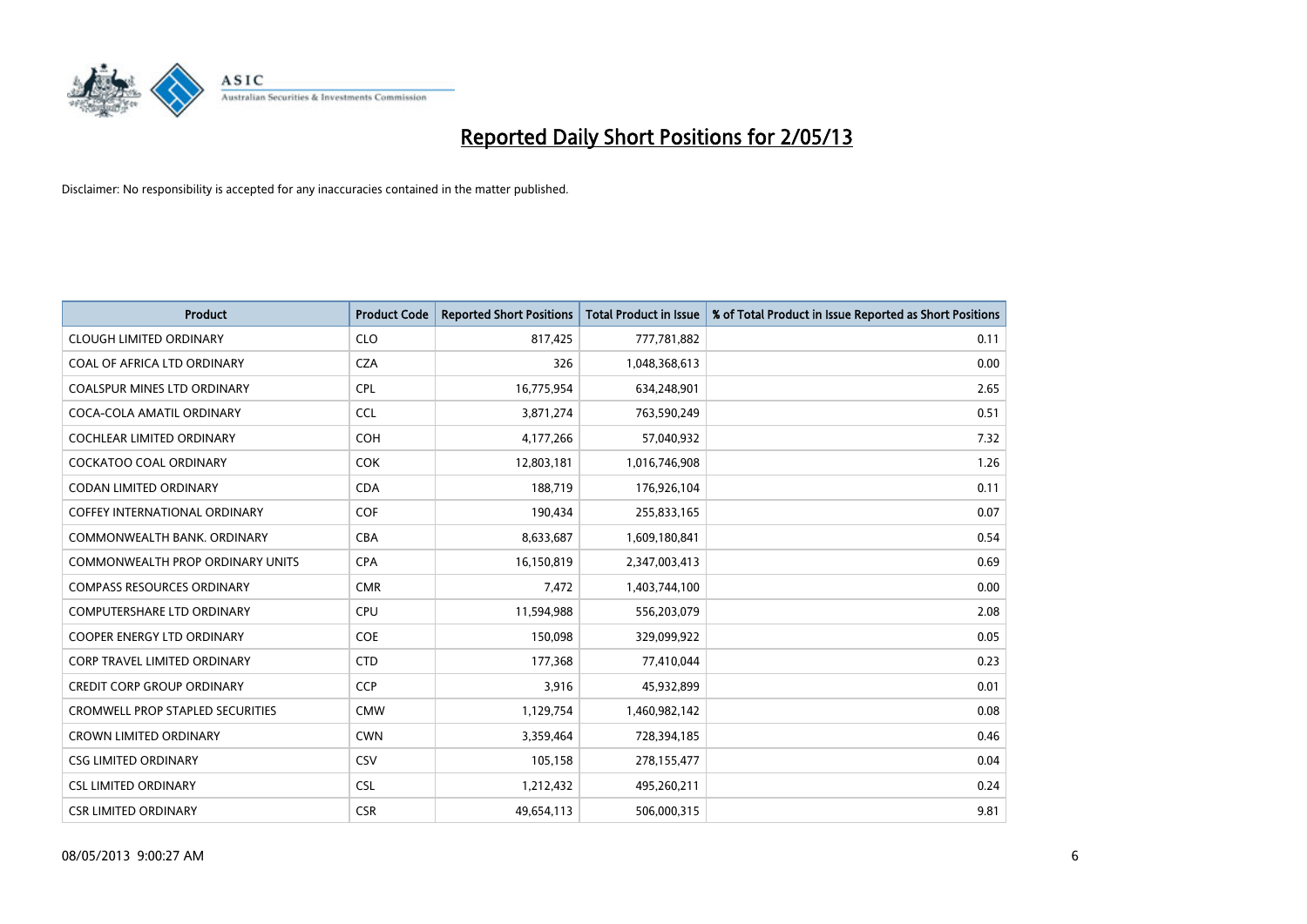

| <b>Product</b>                     | <b>Product Code</b> | <b>Reported Short Positions</b> | <b>Total Product in Issue</b> | % of Total Product in Issue Reported as Short Positions |
|------------------------------------|---------------------|---------------------------------|-------------------------------|---------------------------------------------------------|
| <b>CUDECO LIMITED ORDINARY</b>     | CDU                 | 3,991,059                       | 199,877,294                   | 2.00                                                    |
| DART ENERGY LTD ORDINARY           | <b>DTE</b>          | 13,825,064                      | 878,988,226                   | 1.57                                                    |
| DATA#3 LIMITED ORDINARY            | <b>DTL</b>          | 19,487                          | 153,974,950                   | 0.01                                                    |
| DAVID JONES LIMITED ORDINARY       | <b>DJS</b>          | 55,518,526                      | 531,788,775                   | 10.44                                                   |
| DECMIL GROUP LIMITED ORDINARY      | <b>DCG</b>          | 2,982,093                       | 168,203,219                   | 1.77                                                    |
| DEXUS PROPERTY GROUP STAPLED UNITS | <b>DXS</b>          | 16,109,652                      | 4,839,024,176                 | 0.33                                                    |
| DISCOVERY METALS LTD ORDINARY      | <b>DML</b>          | 8,107,673                       | 486,986,451                   | 1.66                                                    |
| DOMINO PIZZA ENTERPR ORDINARY      | <b>DMP</b>          | 324,233                         | 70,192,674                    | 0.46                                                    |
| DORAY MINERALS LTD ORDINARY        | <b>DRM</b>          | 57,921                          | 141,866,768                   | 0.04                                                    |
| DOWNER EDI LIMITED ORDINARY        | <b>DOW</b>          | 5,850,937                       | 433,409,429                   | 1.35                                                    |
| DRILLSEARCH ENERGY ORDINARY        | <b>DLS</b>          | 15,804,967                      | 427,353,371                   | 3.70                                                    |
| DUET GROUP STAPLED US PROHIBIT.    | <b>DUE</b>          | 33,822,425                      | 1,169,314,842                 | 2.89                                                    |
| DULUXGROUP LIMITED ORDINARY        | <b>DLX</b>          | 10,790,252                      | 374,507,181                   | 2.88                                                    |
| <b>DWS LTD ORDINARY</b>            | <b>DWS</b>          | 392,545                         | 132,362,763                   | 0.30                                                    |
| ECHO ENTERTAINMENT ORDINARY        | EGP                 | 5,193,701                       | 825,672,730                   | 0.63                                                    |
| ELDERS LIMITED ORDINARY            | <b>ELD</b>          | 16,352,937                      | 448,598,480                   | 3.65                                                    |
| ELEMENTAL MINERALS ORDINARY        | <b>ELM</b>          | 33,456                          | 288,587,228                   | 0.01                                                    |
| ELEMENTOS LIMITED ORDINARY         | <b>ELT</b>          | 16                              | 154,349,209                   | 0.00                                                    |
| <b>EMECO HOLDINGS ORDINARY</b>     | <b>EHL</b>          | 14,148,390                      | 599,675,707                   | 2.36                                                    |
| <b>EMERCHANTS LTD ORDINARY</b>     | <b>EML</b>          | 50,000                          | 100,346,889                   | 0.05                                                    |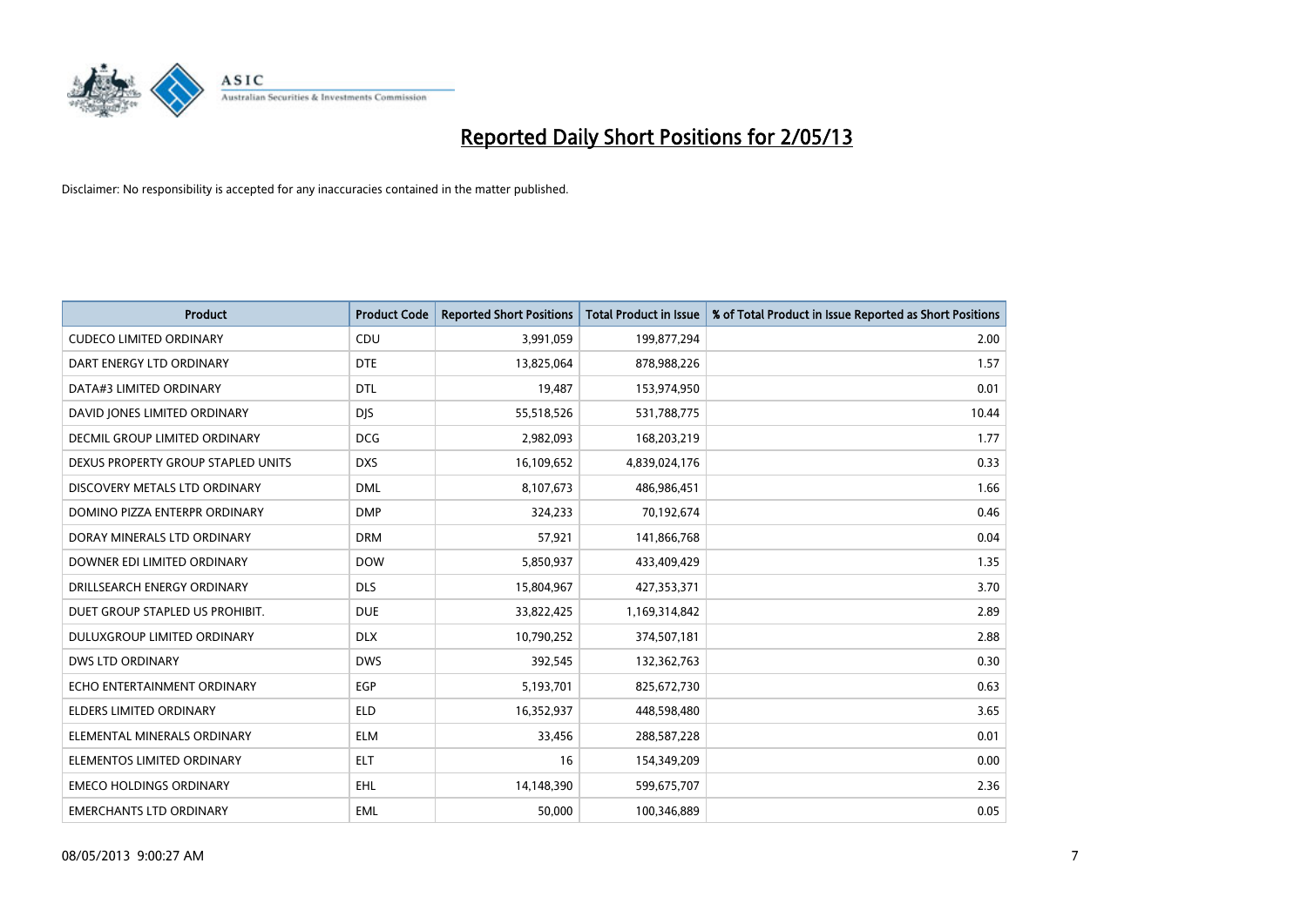

| <b>Product</b>                         | <b>Product Code</b> | <b>Reported Short Positions</b> | <b>Total Product in Issue</b> | % of Total Product in Issue Reported as Short Positions |
|----------------------------------------|---------------------|---------------------------------|-------------------------------|---------------------------------------------------------|
| <b>ENDEAVOUR MIN CORP CDI 1:1</b>      | <b>EVR</b>          | 115,059                         | 126,964,939                   | 0.09                                                    |
| ENERGY RESOURCES ORDINARY 'A'          | ERA                 | 10,035,767                      | 517,725,062                   | 1.94                                                    |
| <b>ENERGY WORLD CORPOR, ORDINARY</b>   | <b>EWC</b>          | 18,597,729                      | 1,734,166,672                 | 1.07                                                    |
| ENVESTRA LIMITED ORDINARY              | <b>ENV</b>          | 2,121,156                       | 1,764,283,571                 | 0.12                                                    |
| EQUATORIAL RES LTD ORDINARY            | EQX                 | 8                               | 119,835,353                   | 0.00                                                    |
| ETFS METALS. ETFS GOLD                 | GOLD                | 200                             | 4,044,937                     | 0.00                                                    |
| EVOLUTION MINING LTD ORDINARY          | <b>EVN</b>          | 22,080,995                      | 708,092,989                   | 3.12                                                    |
| FAIRFAX MEDIA LTD ORDINARY             | <b>FXI</b>          | 399,235,244                     | 2,351,955,725                 | 16.97                                                   |
| <b>FANTASTIC HOLDINGS ORDINARY</b>     | <b>FAN</b>          | 24,389                          | 102,739,538                   | 0.02                                                    |
| <b>FAR LTD ORDINARY</b>                | <b>FAR</b>          | 22,121,932                      | 2,499,846,742                 | 0.88                                                    |
| FEDERATION CNTRES ORD/UNIT STAPLED SEC | <b>FDC</b>          | 4,338,501                       | 1,427,641,565                 | 0.30                                                    |
| FKP PROPERTY GROUP STAPLED SECURITIES  | <b>FKP</b>          | 6,438,833                       | 321,578,705                   | 2.00                                                    |
| FLEETWOOD CORP ORDINARY                | <b>FWD</b>          | 3,507,031                       | 60,518,944                    | 5.79                                                    |
| FLETCHER BUILDING ORDINARY             | <b>FBU</b>          | 4,182,420                       | 686,096,427                   | 0.61                                                    |
| FLEXIGROUP LIMITED ORDINARY            | <b>FXL</b>          | 91,947                          | 287,869,669                   | 0.03                                                    |
| FLIGHT CENTRE ORDINARY                 | <b>FLT</b>          | 11,594,513                      | 100,418,807                   | 11.55                                                   |
| FLINDERS MINES LTD ORDINARY            | <b>FMS</b>          | 2,813,927                       | 1,821,300,404                 | 0.15                                                    |
| FOCUS MINERALS LTD ORDINARY            | <b>FML</b>          | 27,203,455                      | 9,123,466,329                 | 0.30                                                    |
| FONTERRA SHARE FUND ORDINARY UNITS     | <b>FSF</b>          | 470,009                         | 98,204,734                    | 0.48                                                    |
| <b>FORGE GROUP LIMITED ORDINARY</b>    | FGE                 | 772,832                         | 86,169,014                    | 0.90                                                    |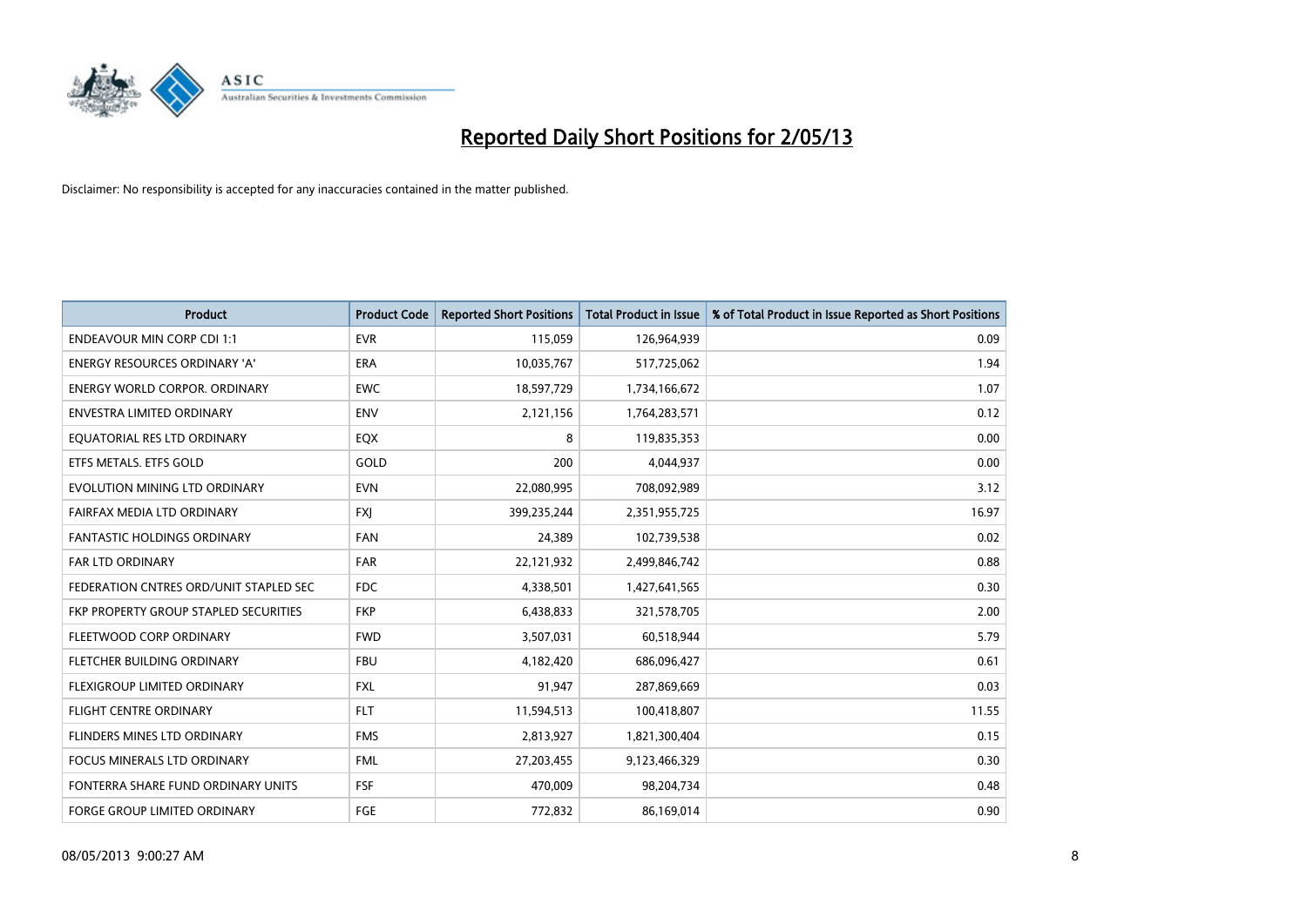

| <b>Product</b>                                   | <b>Product Code</b> | <b>Reported Short Positions</b> | <b>Total Product in Issue</b> | % of Total Product in Issue Reported as Short Positions |
|--------------------------------------------------|---------------------|---------------------------------|-------------------------------|---------------------------------------------------------|
| FORTESCUE METALS GRP ORDINARY                    | <b>FMG</b>          | 168,524,018                     | 3,113,798,659                 | 5.41                                                    |
| <b>G.U.D. HOLDINGS ORDINARY</b>                  | GUD                 | 4,928,506                       | 71,341,319                    | 6.91                                                    |
| <b>G8 EDUCATION LIMITED ORDINARY</b>             | <b>GEM</b>          | 369,985                         | 272,151,612                   | 0.14                                                    |
| <b>GAGE ROADS BREWING ORDINARY</b>               | GRB                 | 282,000                         | 391,672,984                   | 0.07                                                    |
| <b>GALAXY RESOURCES ORDINARY</b>                 | <b>GXY</b>          | 3,851,130                       | 584,355,501                   | 0.66                                                    |
| <b>GEODYNAMICS LIMITED ORDINARY</b>              | GDY                 | 850                             | 406,452,608                   | 0.00                                                    |
| <b>GINDALBIE METALS LTD ORDINARY</b>             | <b>GBG</b>          | 36,200,409                      | 1,492,154,301                 | 2.43                                                    |
| <b>GOODMAN FIELDER, ORDINARY</b>                 | GFF                 | 41,058,971                      | 1,955,559,207                 | 2.10                                                    |
| <b>GOODMAN GROUP STAPLED</b>                     | <b>GMG</b>          | 9,119,038                       | 1,713,233,947                 | 0.53                                                    |
| <b>GPT GROUP STAPLED SEC.</b>                    | GPT                 | 6,111,461                       | 1,768,731,729                 | 0.35                                                    |
| <b>GRAINCORP LIMITED A CLASS ORDINARY</b>        | <b>GNC</b>          | 2,572,926                       | 228,855,628                   | 1.12                                                    |
| <b>GRANGE RESOURCES, ORDINARY</b>                | GRR                 | 4,223,562                       | 1,156,492,195                 | 0.37                                                    |
| <b>GREENLAND MIN EN LTD ORDINARY</b>             | GGG                 | 5,676,509                       | 571,975,263                   | 0.99                                                    |
| <b>GROWTHPOINT PROPERTY ORD/UNIT STAPLED SEC</b> | GOZ                 | 5,483                           | 402,830,366                   | 0.00                                                    |
| <b>GRYPHON MINERALS LTD ORDINARY</b>             | GRY                 | 15,274,983                      | 400,464,983                   | 3.81                                                    |
| <b>GUILDFORD COAL LTD ORDINARY</b>               | <b>GUF</b>          | 1,439,677                       | 635,046,899                   | 0.23                                                    |
| <b>GUNNS LIMITED ORDINARY</b>                    | <b>GNS</b>          | 51,772,667                      | 848,401,559                   | 6.10                                                    |
| <b>GWA GROUP LTD ORDINARY</b>                    | <b>GWA</b>          | 10,244,846                      | 306,533,770                   | 3.34                                                    |
| HARVEY NORMAN ORDINARY                           | <b>HVN</b>          | 84,442,064                      | 1,062,316,784                 | 7.95                                                    |
| <b>HASTIE GROUP LIMITED ORDINARY</b>             | <b>HST</b>          | 210,891                         | 137,353,504                   | 0.15                                                    |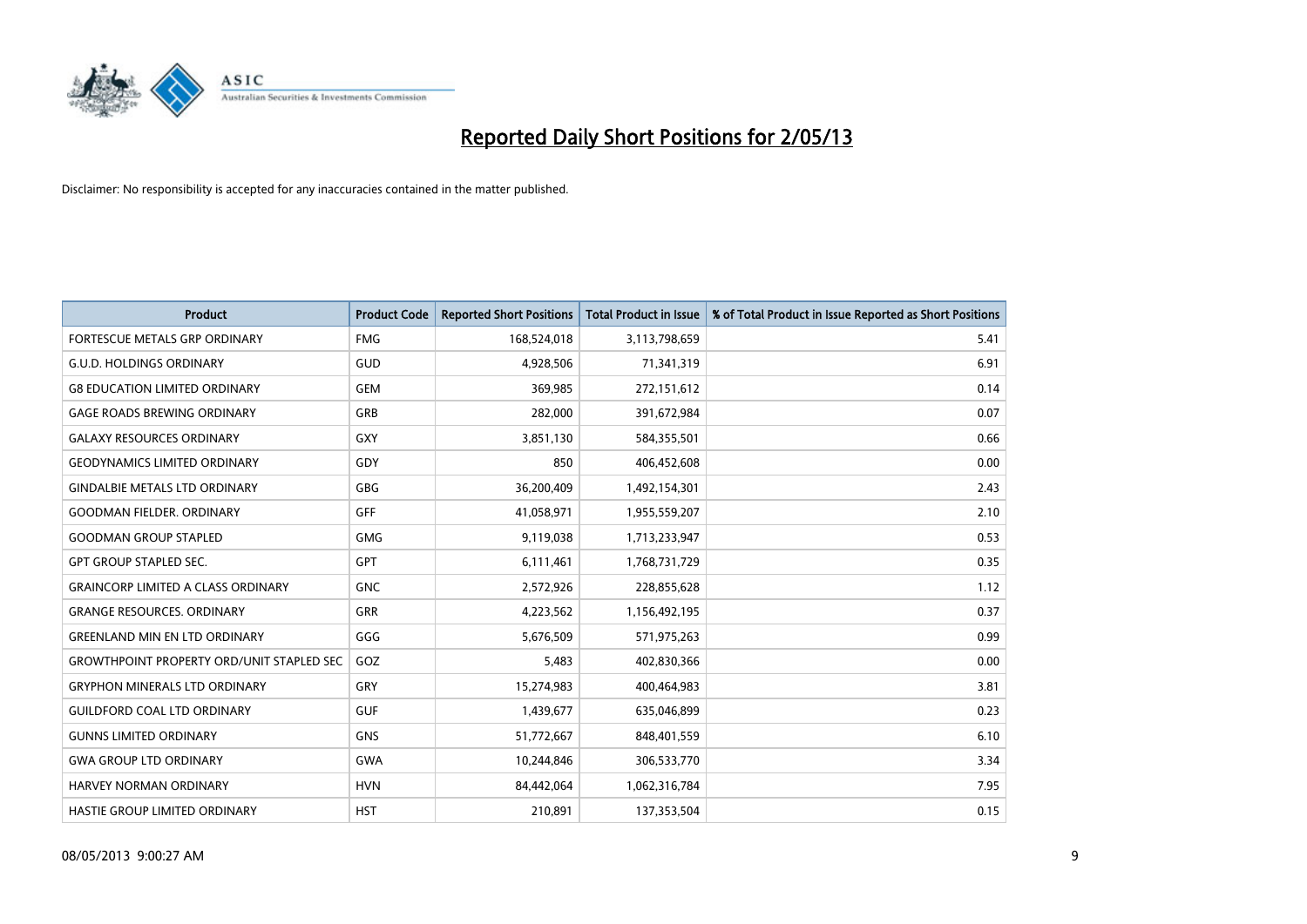

| <b>Product</b>                                | <b>Product Code</b> | <b>Reported Short Positions</b> | <b>Total Product in Issue</b> | % of Total Product in Issue Reported as Short Positions |
|-----------------------------------------------|---------------------|---------------------------------|-------------------------------|---------------------------------------------------------|
| <b>HENDERSON GROUP CDI 1:1</b>                | <b>HGG</b>          | 871,099                         | 739,664,277                   | 0.12                                                    |
| HFA HOLDINGS LIMITED ORDINARY                 | <b>HFA</b>          | 3,809                           | 117,332,831                   | 0.00                                                    |
| HILLGROVE RES LTD ORDINARY                    | <b>HGO</b>          | 1,734,834                       | 1,022,760,221                 | 0.17                                                    |
| HILLS HOLDINGS LTD ORDINARY                   | <b>HIL</b>          | 1,363,257                       | 246,500,444                   | 0.55                                                    |
| HORIZON OIL LIMITED ORDINARY                  | <b>HZN</b>          | 61,574,557                      | 1,135,266,515                 | 5.42                                                    |
| <b>ICAR ASIA LTD ORDINARY</b>                 | ICQ                 | 12,570                          | 91,231,886                    | 0.01                                                    |
| <b>ICON ENERGY LIMITED ORDINARY</b>           | <b>ICN</b>          | 1,561,331                       | 533,391,210                   | 0.29                                                    |
| <b>IINET LIMITED ORDINARY</b>                 | <b>IIN</b>          | 1,281,647                       | 161,238,847                   | 0.79                                                    |
| <b>ILUKA RESOURCES ORDINARY</b>               | <b>ILU</b>          | 60,963,522                      | 418,700,517                   | 14.56                                                   |
| <b>IMDEX LIMITED ORDINARY</b>                 | <b>IMD</b>          | 5,249,640                       | 210,473,188                   | 2.49                                                    |
| IMF (AUSTRALIA) LTD ORDINARY                  | <b>IMF</b>          | 1,081,382                       | 123,201,716                   | 0.88                                                    |
| <b>INCITEC PIVOT ORDINARY</b>                 | <b>IPL</b>          | 28,560,199                      | 1,628,730,107                 | 1.75                                                    |
| INDEPENDENCE GROUP ORDINARY                   | <b>IGO</b>          | 5,486,419                       | 232,882,535                   | 2.36                                                    |
| <b>INDOPHIL RESOURCES ORDINARY</b>            | <b>IRN</b>          | 776,435                         | 1,203,146,194                 | 0.06                                                    |
| <b>INFIGEN ENERGY STAPLED SECURITIES</b>      | <b>IFN</b>          | 3,291,809                       | 762,265,972                   | 0.43                                                    |
| INSURANCE AUSTRALIA ORDINARY                  | IAG                 | 2,387,519                       | 2,079,034,021                 | 0.11                                                    |
| INTEGRATED RESEARCH ORDINARY                  | IRI                 | 33,652                          | 168,359,453                   | 0.02                                                    |
| <b>INTREPID MINES ORDINARY</b>                | <b>IAU</b>          | 17,291,529                      | 555,792,572                   | 3.11                                                    |
| <b>INVESTA OFFICE FUND STAPLED SECURITIES</b> | <b>IOF</b>          | 1,336,311                       | 614,047,458                   | 0.22                                                    |
| <b>INVOCARE LIMITED ORDINARY</b>              | <b>IVC</b>          | 1,080,024                       | 110,030,298                   | 0.98                                                    |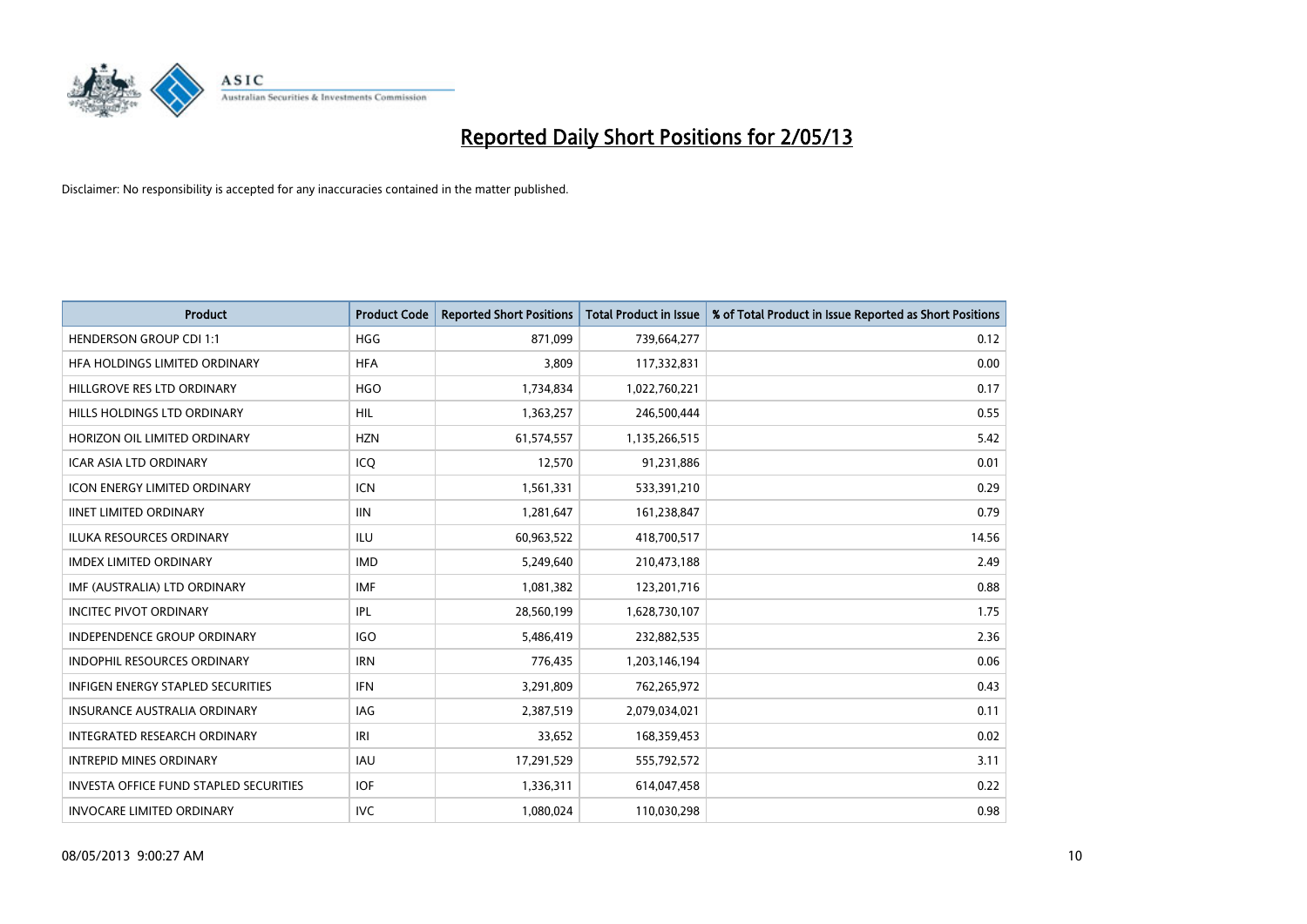

| <b>Product</b>                           | <b>Product Code</b> | <b>Reported Short Positions</b> | <b>Total Product in Issue</b> | % of Total Product in Issue Reported as Short Positions |
|------------------------------------------|---------------------|---------------------------------|-------------------------------|---------------------------------------------------------|
| ION LIMITED ORDINARY                     | <b>ION</b>          | 164,453                         | 256,365,105                   | 0.06                                                    |
| <b>IOOF HOLDINGS LTD ORDINARY</b>        | IFL                 | 2,416,032                       | 232,091,225                   | 1.04                                                    |
| <b>IRESS LIMITED ORDINARY</b>            | <b>IRE</b>          | 2,762,501                       | 128,620,231                   | 2.15                                                    |
| <b>IRON ORE HOLDINGS ORDINARY</b>        | <b>IOH</b>          | 16,649                          | 161,174,005                   | 0.01                                                    |
| <b>IVANHOE AUSTRALIA ORDINARY</b>        | <b>IVA</b>          | 1,612,430                       | 725,494,382                   | 0.22                                                    |
| JAMES HARDIE INDUST CHESS DEPOSITARY INT | <b>IHX</b>          | 6,090,234                       | 441,646,684                   | 1.38                                                    |
| <b>JB HI-FI LIMITED ORDINARY</b>         | <b>JBH</b>          | 17,937,098                      | 98,947,309                    | 18.13                                                   |
| <b>JUMBO INTERACTIVE ORDINARY</b>        | <b>JIN</b>          | 28,147                          | 43,552,560                    | 0.06                                                    |
| <b>JUPITER MINES ORDINARY</b>            | <b>IMS</b>          | 30                              | 2,281,835,383                 | 0.00                                                    |
| <b>KAGARA LTD ORDINARY</b>               | KZL                 | 3,007,619                       | 798,953,117                   | 0.38                                                    |
| KAROON GAS AUSTRALIA ORDINARY            | <b>KAR</b>          | 1,678,755                       | 221,420,769                   | 0.76                                                    |
| KATHMANDU HOLD LTD ORDINARY              | <b>KMD</b>          | 492,839                         | 200,215,894                   | 0.25                                                    |
| <b>KBL MINING LIMITED ORDINARY</b>       | <b>KBL</b>          | 1,820                           | 293,535,629                   | 0.00                                                    |
| KIDMAN RESOURCES LTD ORDINARY            | <b>KDR</b>          | 113,782                         | 85,525,328                    | 0.13                                                    |
| KINGSGATE CONSOLID. ORDINARY             | <b>KCN</b>          | 11,221,110                      | 152,191,905                   | 7.37                                                    |
| KINGSROSE MINING LTD ORDINARY            | <b>KRM</b>          | 469,586                         | 291,959,871                   | 0.16                                                    |
| LEIGHTON HOLDINGS ORDINARY               | LEI                 | 7,862,524                       | 337,230,813                   | 2.33                                                    |
| LEND LEASE GROUP UNIT/ORD STAPLED        | <b>LLC</b>          | 6,198,156                       | 575,508,314                   | 1.08                                                    |
| LINC ENERGY LTD ORDINARY                 | <b>LNC</b>          | 15,857,129                      | 520,765,276                   | 3.04                                                    |
| LION SELECTION GRP ORDINARY              | <b>LSX</b>          | 36                              | 88,031,572                    | 0.00                                                    |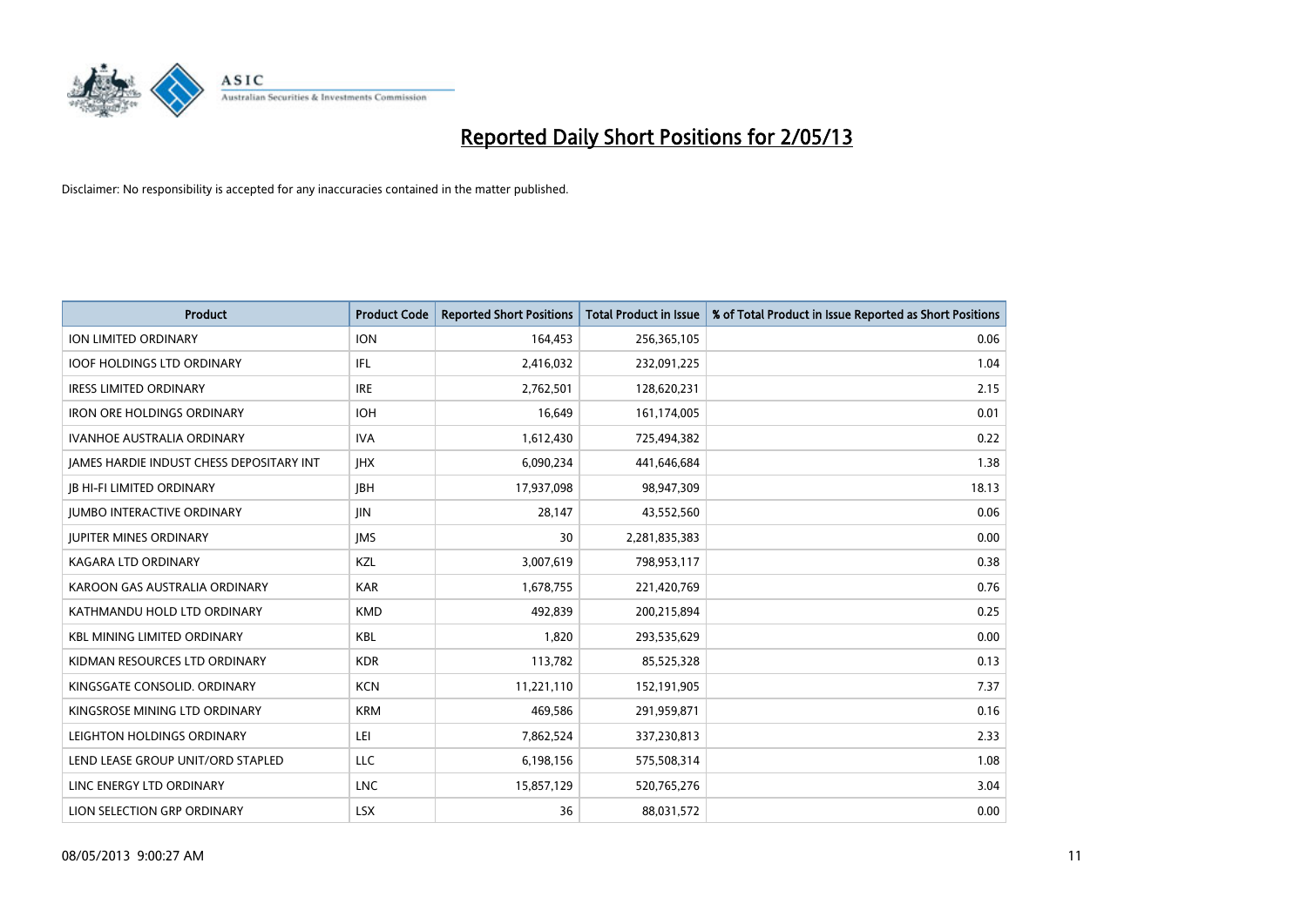

| <b>Product</b>                        | <b>Product Code</b> | <b>Reported Short Positions</b> | <b>Total Product in Issue</b> | % of Total Product in Issue Reported as Short Positions |
|---------------------------------------|---------------------|---------------------------------|-------------------------------|---------------------------------------------------------|
| LYCOPODIUM LIMITED ORDINARY           | LYL                 | 169                             | 38,955,103                    | 0.00                                                    |
| LYNAS CORPORATION ORDINARY            | <b>LYC</b>          | 205,566,697                     | 1,960,801,292                 | 10.48                                                   |
| M2 TELECOMMUNICATION ORDINARY         | <b>MTU</b>          | 6,032,411                       | 159,260,396                   | 3.79                                                    |
| <b>MACMAHON HOLDINGS ORDINARY</b>     | <b>MAH</b>          | 10,725,154                      | 1,261,699,966                 | 0.85                                                    |
| MACO ATLAS ROADS GRP ORDINARY STAPLED | <b>MOA</b>          | 16,642,966                      | 478,531,436                   | 3.48                                                    |
| MACQUARIE GROUP LTD ORDINARY          | MQG                 | 3,527,370                       | 339,506,578                   | 1.04                                                    |
| MAGELLAN FIN GRP LTD ORDINARY         | <b>MFG</b>          | 449,481                         | 152,782,876                   | 0.29                                                    |
| <b>MATRIX C &amp; E LTD ORDINARY</b>  | <b>MCE</b>          | 3,457,311                       | 94,555,428                    | 3.66                                                    |
| MAVERICK DRILLING ORDINARY            | <b>MAD</b>          | 12,273,487                      | 452,726,751                   | 2.71                                                    |
| MCMILLAN SHAKESPEARE ORDINARY         | <b>MMS</b>          | 508,861                         | 74,523,965                    | 0.68                                                    |
| MCPHERSON'S LTD ORDINARY              | <b>MCP</b>          | 2,876                           | 89,294,198                    | 0.00                                                    |
| MEDUSA MINING LTD ORDINARY            | <b>MML</b>          | 3,963,572                       | 188,903,911                   | 2.10                                                    |
| MEO AUSTRALIA LTD ORDINARY            | <b>MEO</b>          | 331,375                         | 627,264,587                   | 0.05                                                    |
| <b>MERMAID MARINE ORDINARY</b>        | <b>MRM</b>          | 841,848                         | 227,935,608                   | 0.37                                                    |
| MESOBLAST LIMITED ORDINARY            | <b>MSB</b>          | 17,533,241                      | 314,811,301                   | 5.57                                                    |
| METALS X LIMITED ORDINARY             | <b>MLX</b>          | 858,952                         | 1,651,766,110                 | 0.05                                                    |
| METCASH LIMITED ORDINARY              | <b>MTS</b>          | 75,293,132                      | 880,704,786                   | 8.55                                                    |
| MICLYN EXP OFFSHR ORDINARY            | <b>MIO</b>          | 1,196,480                       | 281,536,912                   | 0.42                                                    |
| MILTON CORPORATION ORDINARY           | <b>MLT</b>          | 12,800                          | 122,147,119                   | 0.01                                                    |
| MINCOR RESOURCES NL ORDINARY          | <b>MCR</b>          | 2,538,555                       | 188,208,274                   | 1.35                                                    |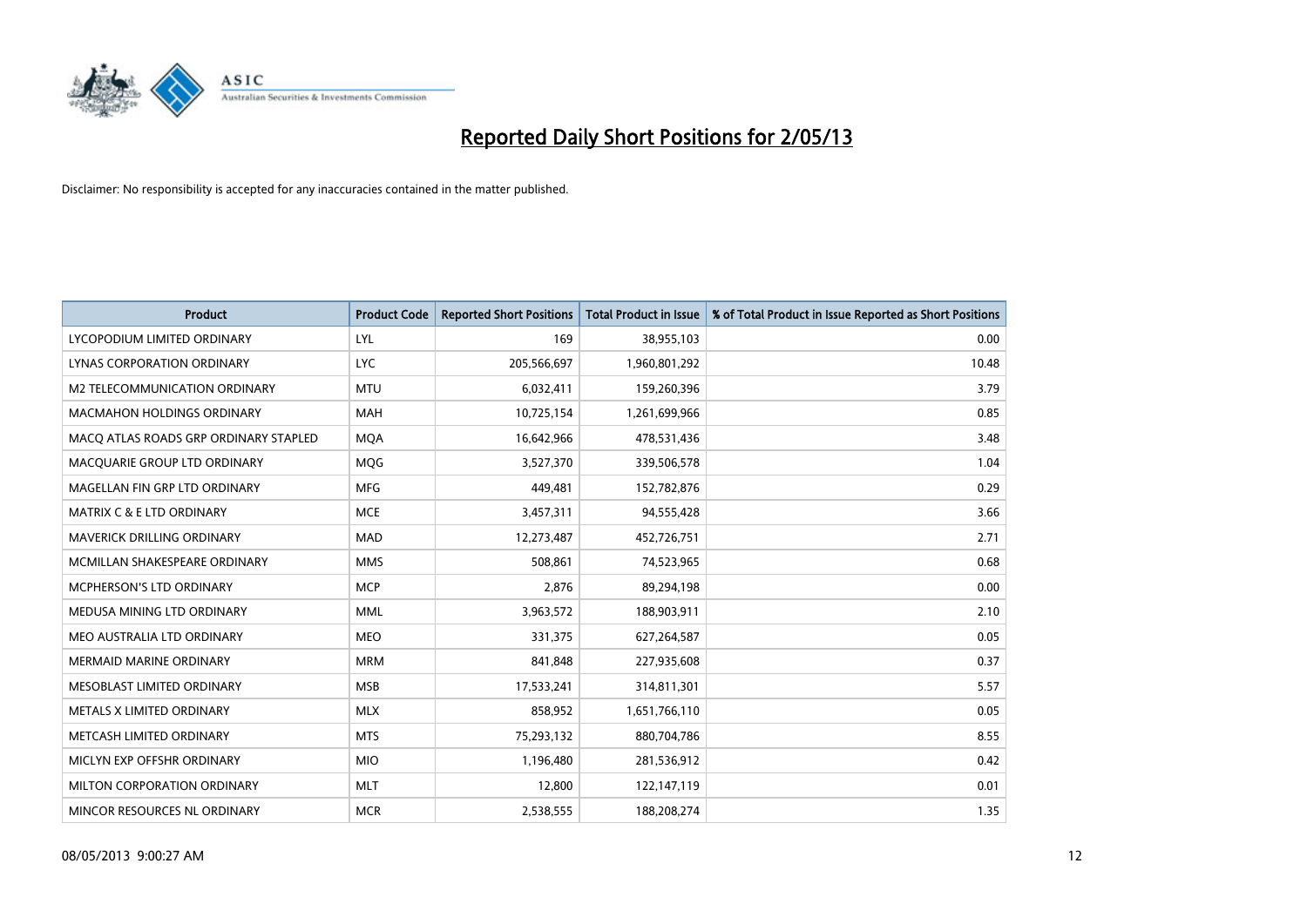

| <b>Product</b>                  | <b>Product Code</b> | <b>Reported Short Positions</b> | <b>Total Product in Issue</b> | % of Total Product in Issue Reported as Short Positions |
|---------------------------------|---------------------|---------------------------------|-------------------------------|---------------------------------------------------------|
| MINERAL DEPOSITS ORDINARY       | <b>MDL</b>          | 2,434,705                       | 83,538,786                    | 2.91                                                    |
| MINERAL RESOURCES. ORDINARY     | <b>MIN</b>          | 4,371,233                       | 185,957,992                   | 2.35                                                    |
| MIRABELA NICKEL LTD ORDINARY    | <b>MBN</b>          | 20,742,268                      | 876,765,094                   | 2.37                                                    |
| MIRVAC GROUP STAPLED SECURITIES | <b>MGR</b>          | 5,760,377                       | 3,426,028,367                 | 0.17                                                    |
| MOLOPO ENERGY LTD ORDINARY      | <b>MPO</b>          | 1,328,188                       | 246,371,894                   | 0.54                                                    |
| MONADELPHOUS GROUP ORDINARY     | <b>MND</b>          | 10,598,954                      | 90,940,258                    | 11.65                                                   |
| MORTGAGE CHOICE LTD ORDINARY    | MOC                 | 1,498,276                       | 123,431,282                   | 1.21                                                    |
| MOUNT GIBSON IRON ORDINARY      | <b>MGX</b>          | 18,777,075                      | 1,090,584,232                 | 1.72                                                    |
| MULTIPLEX SITES SITES           | <b>MXUPA</b>        | 969                             | 4,500,000                     | 0.02                                                    |
| MURCHISON METALS LTD ORDINARY   | <b>MMX</b>          | 3,781,092                       | 450,497,346                   | 0.84                                                    |
| MYER HOLDINGS LTD ORDINARY      | <b>MYR</b>          | 87,439,193                      | 583,594,551                   | 14.98                                                   |
| <b>MYSTATE LIMITED ORDINARY</b> | <b>MYS</b>          | 18,851                          | 87,117,374                    | 0.02                                                    |
| NATIONAL AUST, BANK ORDINARY    | <b>NAB</b>          | 13,544,156                      | 2,342,421,436                 | 0.58                                                    |
| NAVITAS LIMITED ORDINARY        | <b>NVT</b>          | 14,888,131                      | 375,367,918                   | 3.97                                                    |
| NEON ENERGY LIMITED ORDINARY    | <b>NEN</b>          | 2,225,948                       | 549,844,091                   | 0.40                                                    |
| NEW HOPE CORPORATION ORDINARY   | <b>NHC</b>          | 2,640,945                       | 830,563,352                   | 0.32                                                    |
| NEW STANDARD ENERGY ORDINARY    | <b>NSE</b>          | 463,722                         | 305,331,847                   | 0.15                                                    |
| NEWCREST MINING ORDINARY        | <b>NCM</b>          | 6,697,349                       | 766,510,971                   | 0.87                                                    |
| NEWS CORP A NON-VOTING CDI      | <b>NWSLV</b>        | 2,481,869                       | 1,517,847,401                 | 0.16                                                    |
| NEWS CORP B VOTING CDI          | <b>NWS</b>          | 865,258                         | 798,520,953                   | 0.11                                                    |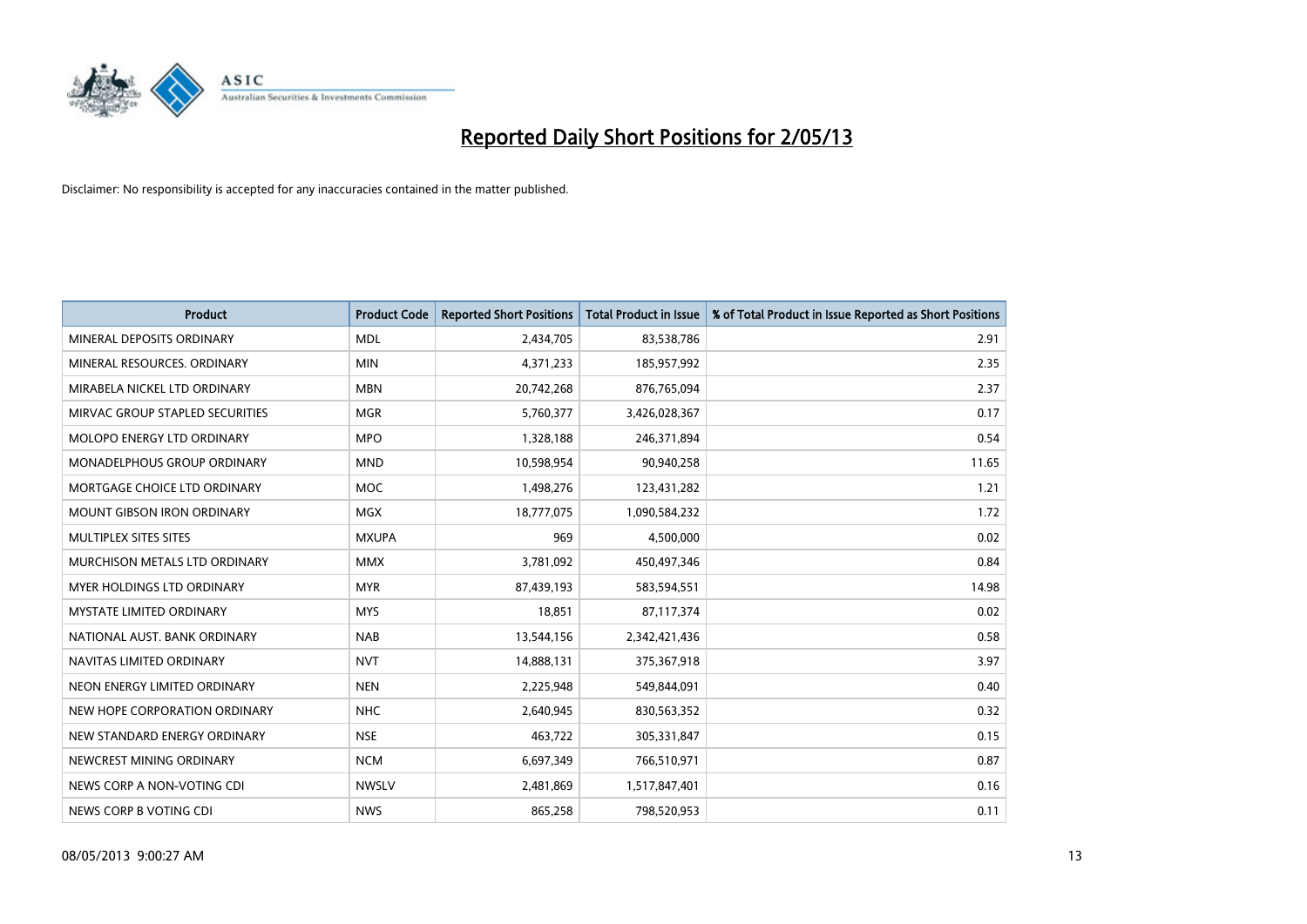

| <b>Product</b>                        | <b>Product Code</b> | <b>Reported Short Positions</b> | <b>Total Product in Issue</b> | % of Total Product in Issue Reported as Short Positions |
|---------------------------------------|---------------------|---------------------------------|-------------------------------|---------------------------------------------------------|
| NEXTDC LIMITED ORDINARY               | <b>NXT</b>          | 5,088,376                       | 173,102,288                   | 2.94                                                    |
| NEXUS ENERGY LIMITED ORDINARY         | <b>NXS</b>          | 12,460,716                      | 1,329,821,159                 | 0.94                                                    |
| NIDO PETROLEUM ORDINARY               | <b>NDO</b>          | 42,400                          | 2,044,984,301                 | 0.00                                                    |
| NOBLE MINERAL RES ORDINARY            | <b>NMG</b>          | 2,528,936                       | 666,397,952                   | 0.38                                                    |
| NORFOLK GROUP ORDINARY                | <b>NFK</b>          | 400,050                         | 158,890,730                   | 0.25                                                    |
| NORTHERN IRON LTD ORDINARY            | <b>NFE</b>          | 1,911,998                       | 484,405,314                   | 0.39                                                    |
| NORTHERN STAR ORDINARY                | <b>NST</b>          | 3,973,749                       | 424,277,027                   | 0.94                                                    |
| NRW HOLDINGS LIMITED ORDINARY         | <b>NWH</b>          | 20,317,501                      | 278,888,011                   | 7.29                                                    |
| NUCOAL RESOURCES LTD ORDINARY         | <b>NCR</b>          | 150,000                         | 768,612,354                   | 0.02                                                    |
| NUFARM LIMITED ORDINARY               | <b>NUF</b>          | 12,884,425                      | 262,796,891                   | 4.90                                                    |
| OCEANAGOLD CORP. CHESS DEPOSITARY INT | <b>OGC</b>          | 1,037,939                       | 293,517,918                   | 0.35                                                    |
| OIL SEARCH LTD ORDINARY               | OSH                 | 24,741,261                      | 1,338,243,530                 | 1.85                                                    |
| OM HOLDINGS LIMITED ORDINARY          | OMH                 | 3,720,997                       | 673,423,337                   | 0.55                                                    |
| ORICA LIMITED ORDINARY                | ORI                 | 5,082,496                       | 366,868,401                   | 1.39                                                    |
| ORIGIN ENERGY ORDINARY                | <b>ORG</b>          | 15,054,232                      | 1,097,938,465                 | 1.37                                                    |
| OROCOBRE LIMITED ORDINARY             | <b>ORE</b>          | 639,508                         | 117,745,140                   | 0.54                                                    |
| OROTONGROUP LIMITED ORDINARY          | ORL                 | 145,590                         | 40,880,902                    | 0.36                                                    |
| ORPHEUS ENERGY LTD ORDINARY           | <b>OEG</b>          | 67,200                          | 130,475,919                   | 0.05                                                    |
| <b>OZ MINERALS ORDINARY</b>           | OZL                 | 17,593,676                      | 303,470,022                   | 5.80                                                    |
| PACIFIC BRANDS ORDINARY               | <b>PBG</b>          | 9,403,973                       | 912,915,695                   | 1.03                                                    |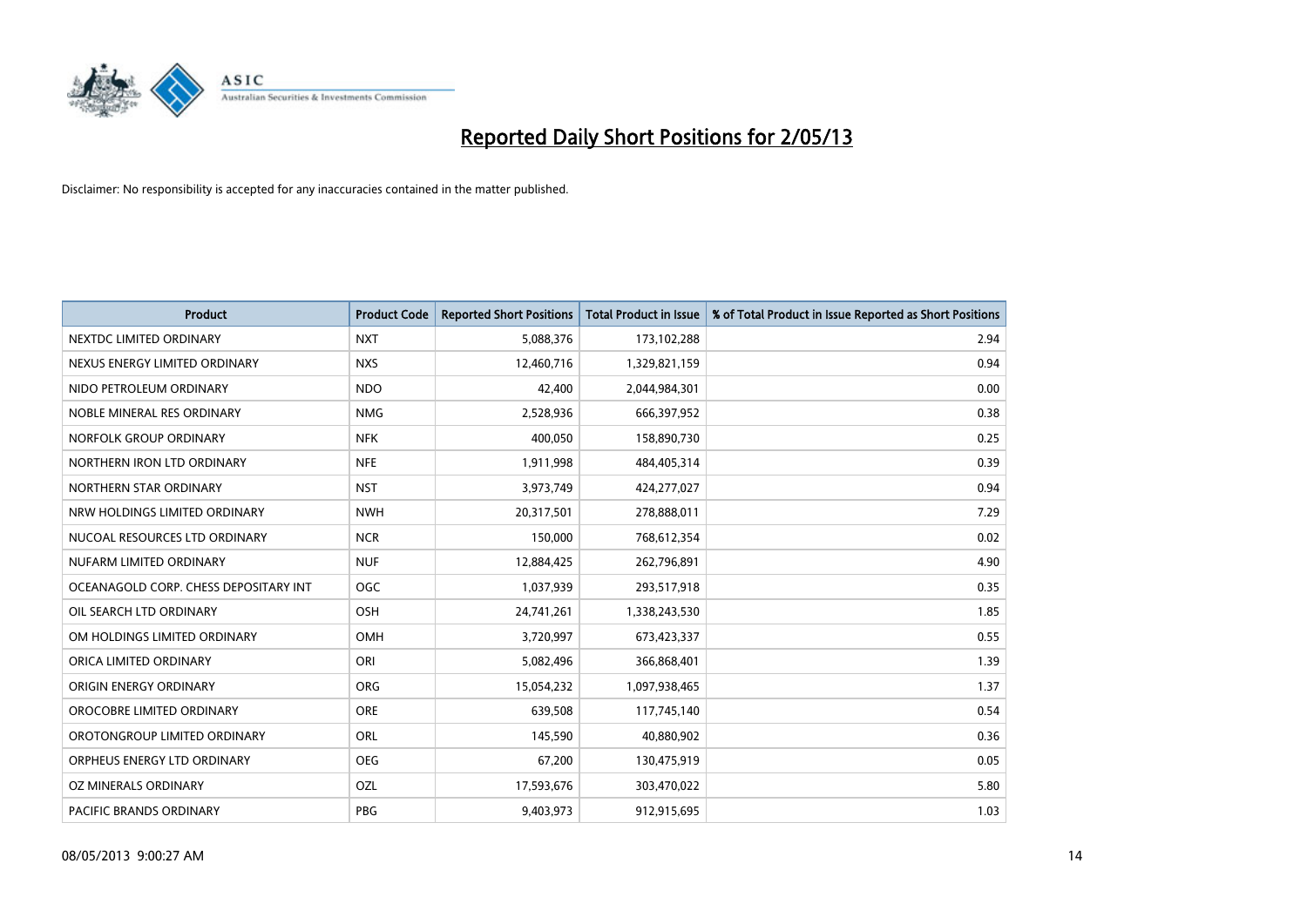

| <b>Product</b>               | <b>Product Code</b> | <b>Reported Short Positions</b> | <b>Total Product in Issue</b> | % of Total Product in Issue Reported as Short Positions |
|------------------------------|---------------------|---------------------------------|-------------------------------|---------------------------------------------------------|
| PALADIN ENERGY LTD ORDINARY  | <b>PDN</b>          | 109,788,195                     | 837,187,808                   | 13.11                                                   |
| PANAUST LIMITED ORDINARY     | <b>PNA</b>          | 9,488,762                       | 615,911,205                   | 1.54                                                    |
| PANORAMIC RESOURCES ORDINARY | PAN                 | 2,269,198                       | 256,899,729                   | 0.88                                                    |
| PAPERLINX LIMITED ORDINARY   | <b>PPX</b>          | 47,806                          | 609,280,761                   | 0.01                                                    |
| PAPILLON RES LTD ORDINARY    | PIR                 | 2,269,405                       | 336,978,210                   | 0.67                                                    |
| PATTIES FOODS LTD ORDINARY   | PFL                 | 4,605                           | 139,065,639                   | 0.00                                                    |
| PEET LIMITED ORDINARY        | <b>PPC</b>          | 4,312,686                       | 364,592,768                   | 1.18                                                    |
| PERILYA LIMITED ORDINARY     | PEM                 | 235,482                         | 769,316,426                   | 0.03                                                    |
| PERPETUAL LIMITED ORDINARY   | PPT                 | 2,151,476                       | 41,980,678                    | 5.12                                                    |
| PERSEUS MINING LTD ORDINARY  | <b>PRU</b>          | 23,488,431                      | 457,962,088                   | 5.13                                                    |
| PHARMAXIS LTD ORDINARY       | <b>PXS</b>          | 12,883,315                      | 308,543,389                   | 4.18                                                    |
| PLATINUM ASSET ORDINARY      | <b>PTM</b>          | 5,877,112                       | 561,347,878                   | 1.05                                                    |
| PLATINUM AUSTRALIA ORDINARY  | <b>PLA</b>          | 836,127                         | 504,968,043                   | 0.17                                                    |
| PMI GOLD CORP CDI 1:1        | <b>PVM</b>          | 232,274                         | 146,516,845                   | 0.16                                                    |
| PMP LIMITED ORDINARY         | <b>PMP</b>          | 128,840                         | 323,781,124                   | 0.04                                                    |
| PRANA BIOTECHNOLOGY ORDINARY | <b>PBT</b>          | 308,080                         | 371,239,938                   | 0.08                                                    |
| PREMIER INVESTMENTS ORDINARY | <b>PMV</b>          | 420,396                         | 155,260,478                   | 0.27                                                    |
| PRIMA BIOMED LTD ORDINARY    | <b>PRR</b>          | 767,755                         | 1,066,063,388                 | 0.07                                                    |
| PRIMARY HEALTH CARE ORDINARY | <b>PRY</b>          | 17,266,389                      | 503,921,941                   | 3.43                                                    |
| PRIMEAG AUSTRALIA ORDINARY   | PAG                 | 36,341                          | 266,394,444                   | 0.01                                                    |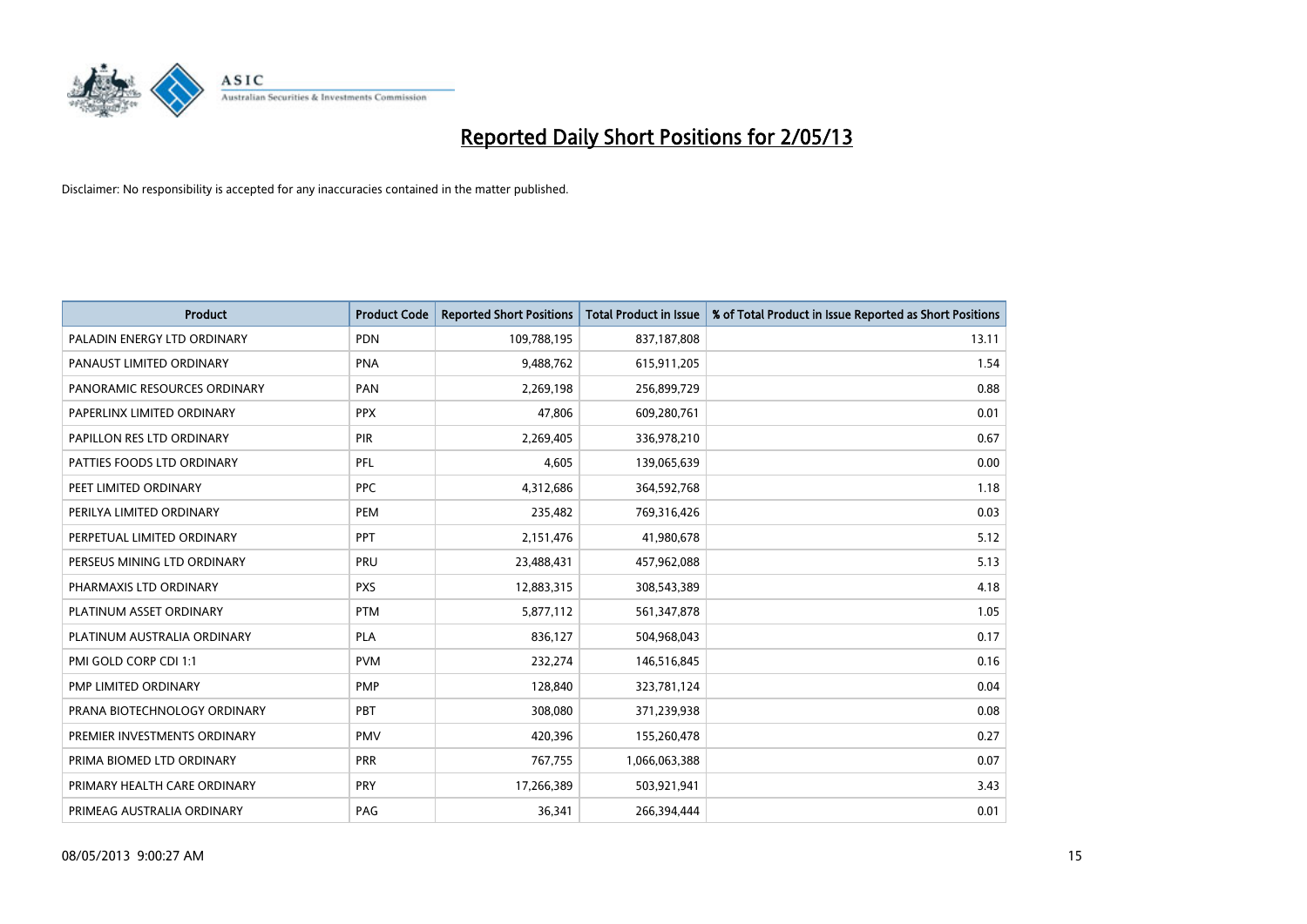

| <b>Product</b>                    | <b>Product Code</b> | <b>Reported Short Positions</b> | <b>Total Product in Issue</b> | % of Total Product in Issue Reported as Short Positions |
|-----------------------------------|---------------------|---------------------------------|-------------------------------|---------------------------------------------------------|
| PROGRAMMED ORDINARY               | <b>PRG</b>          | 195,313                         | 118,179,696                   | 0.17                                                    |
| PURA VIDA ENERGY NL ORDINARY      | <b>PVD</b>          | 381,850                         | 59,983,514                    | 0.64                                                    |
| OANTAS AIRWAYS ORDINARY           | QAN                 | 24,668,875                      | 2,241,945,788                 | 1.10                                                    |
| OBE INSURANCE GROUP ORDINARY      | <b>OBE</b>          | 48,090,370                      | 1,200,002,952                 | 4.01                                                    |
| <b>QLD MINING CORP ORDINARY</b>   | <b>OMN</b>          | 1,300,000                       | 869,999,817                   | 0.15                                                    |
| ORXPHARMA LTD ORDINARY            | <b>ORX</b>          | 232,386                         | 144,644,706                   | 0.16                                                    |
| <b>QUBE HOLDINGS LTD ORDINARY</b> | <b>QUB</b>          | 16,077,119                      | 928,965,547                   | 1.73                                                    |
| RAMELIUS RESOURCES ORDINARY       | <b>RMS</b>          | 6,139,801                       | 337,586,949                   | 1.82                                                    |
| RAMSAY HEALTH CARE ORDINARY       | <b>RHC</b>          | 1,670,074                       | 202,081,252                   | 0.83                                                    |
| RANGE RESOURCES LTD ORDINARY      | <b>RRS</b>          | 44,458                          | 2,567,810,783                 | 0.00                                                    |
| <b>RCR TOMLINSON ORDINARY</b>     | <b>RCR</b>          | 244,930                         | 132,431,265                   | 0.18                                                    |
| <b>REA GROUP ORDINARY</b>         | <b>REA</b>          | 62,248                          | 131,714,699                   | 0.05                                                    |
| RECKON LIMITED ORDINARY           | <b>RKN</b>          | 451,770                         | 129,488,015                   | 0.35                                                    |
| <b>RED 5 LIMITED ORDINARY</b>     | <b>RED</b>          | 789,746                         | 135,488,008                   | 0.58                                                    |
| <b>RED FORK ENERGY ORDINARY</b>   | <b>RFE</b>          | 4,885,860                       | 384,951,719                   | 1.27                                                    |
| REDBANK ENERGY LTD ORDINARY       | <b>AEI</b>          | 13                              | 786,287                       | 0.00                                                    |
| REDFLEX HOLDINGS ORDINARY         | <b>RDF</b>          | 10,203                          | 110,762,310                   | 0.01                                                    |
| REECE AUSTRALIA LTD. ORDINARY     | <b>REH</b>          | 569                             | 99,600,000                    | 0.00                                                    |
| <b>REGIS RESOURCES ORDINARY</b>   | <b>RRL</b>          | 12,670,787                      | 474,413,655                   | 2.67                                                    |
| RESMED INC CDI 10:1               | <b>RMD</b>          | 14,513,577                      | 1,556,242,300                 | 0.93                                                    |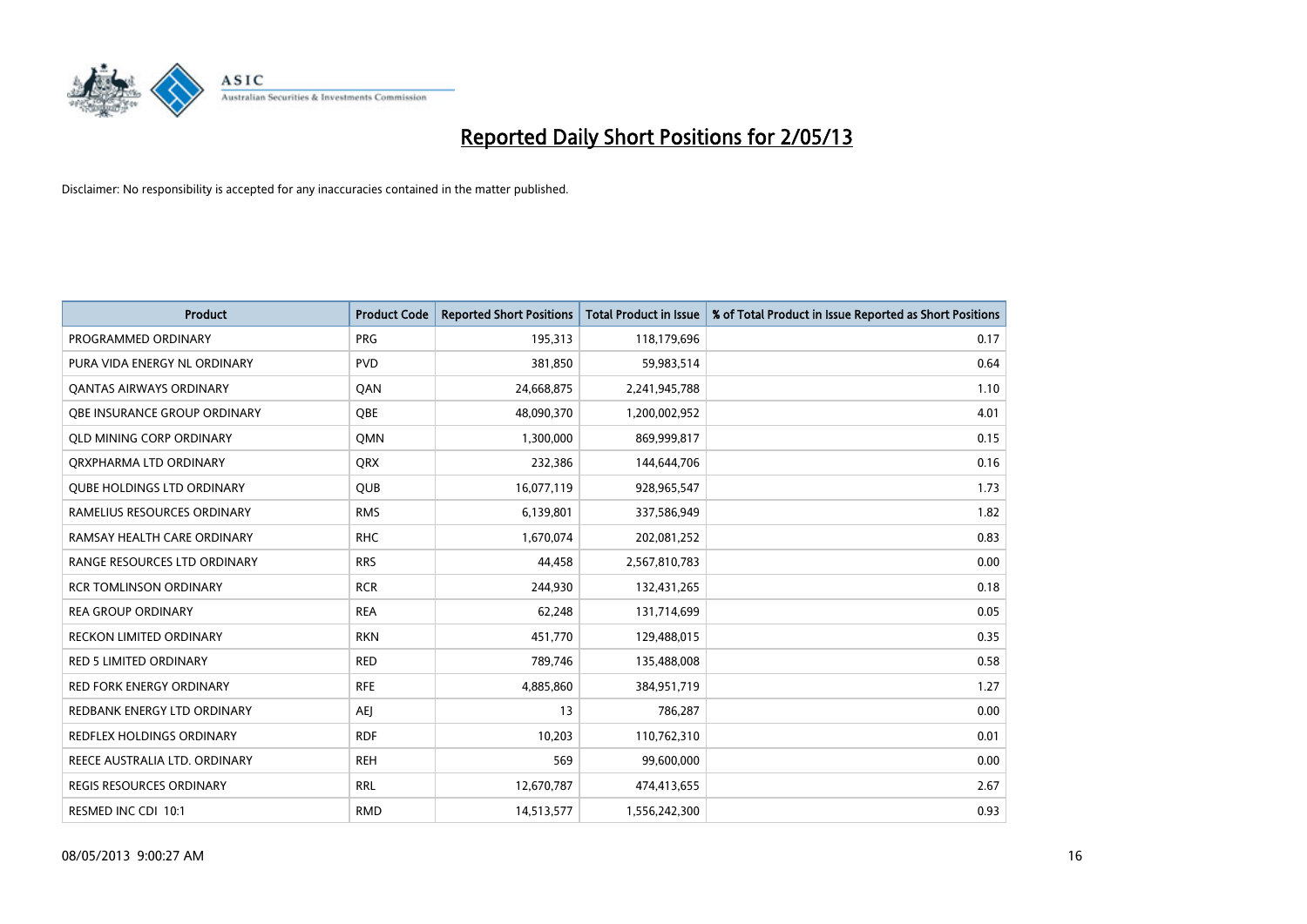

| <b>Product</b>                        | <b>Product Code</b> | <b>Reported Short Positions</b> | <b>Total Product in Issue</b> | % of Total Product in Issue Reported as Short Positions |
|---------------------------------------|---------------------|---------------------------------|-------------------------------|---------------------------------------------------------|
| <b>RESOLUTE MINING ORDINARY</b>       | <b>RSG</b>          | 2,003,496                       | 643,094,224                   | 0.31                                                    |
| <b>RESOURCE GENERATION ORDINARY</b>   | <b>RES</b>          | 73                              | 284,698,002                   | 0.00                                                    |
| RETAIL FOOD GROUP ORDINARY            | <b>RFG</b>          | 575,145                         | 130,227,856                   | 0.44                                                    |
| REX MINERALS LIMITED ORDINARY         | <b>RXM</b>          | 2,723,032                       | 188,907,284                   | 1.44                                                    |
| <b>RHG LIMITED ORDINARY</b>           | <b>RHG</b>          | 1,085                           | 308,483,177                   | 0.00                                                    |
| <b>RIALTO ENERGY ORDINARY</b>         | <b>RIA</b>          | 41                              | 682,929,991                   | 0.00                                                    |
| <b>RIDLEY CORPORATION ORDINARY</b>    | <b>RIC</b>          | 1,531,409                       | 307,817,071                   | 0.50                                                    |
| RIO TINTO LIMITED ORDINARY            | <b>RIO</b>          | 12,629,442                      | 435,758,720                   | 2.90                                                    |
| ROC OIL COMPANY ORDINARY              | <b>ROC</b>          | 1,591,280                       | 683,235,552                   | 0.23                                                    |
| <b>RURALCO HOLDINGS ORDINARY</b>      | <b>RHL</b>          | 12,000                          | 55,019,284                    | 0.02                                                    |
| SAI GLOBAL LIMITED ORDINARY           | SAI                 | 14,301,468                      | 209,019,442                   | 6.84                                                    |
| SALMAT LIMITED ORDINARY               | <b>SLM</b>          | 84,289                          | 159,812,799                   | 0.05                                                    |
| SAMSON OIL & GAS LTD ORDINARY         | SSN                 | 3,505,000                       | 2,114,831,858                 | 0.17                                                    |
| SANDFIRE RESOURCES ORDINARY           | <b>SFR</b>          | 3,810,108                       | 153,650,968                   | 2.48                                                    |
| SANTOS LTD ORDINARY                   | <b>STO</b>          | 2,741,980                       | 964,267,679                   | 0.28                                                    |
| SARACEN MINERAL ORDINARY              | SAR                 | 15,835,928                      | 595,263,186                   | 2.66                                                    |
| SCA PROPERTY GROUP STAPLED SECURITIES | SCP                 | 31,582,858                      | 585,455,114                   | 5.39                                                    |
| SEDGMAN LIMITED ORDINARY              | <b>SDM</b>          | 604,506                         | 220,368,310                   | 0.27                                                    |
| SEEK LIMITED ORDINARY                 | <b>SEK</b>          | 12,894,744                      | 337,833,019                   | 3.82                                                    |
| SELECT HARVESTS ORDINARY              | SHV                 | 26,469                          | 57,151,112                    | 0.05                                                    |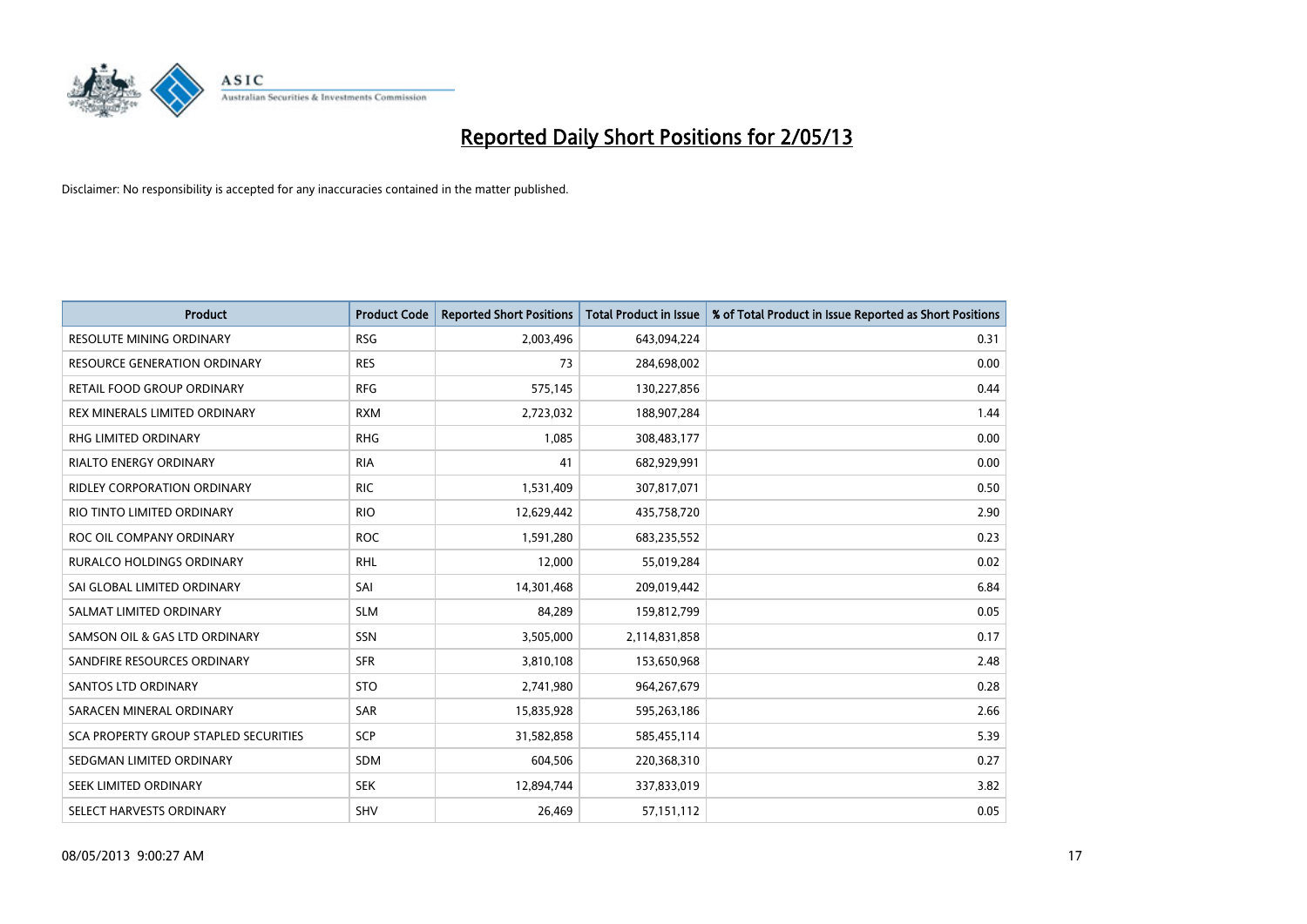

| <b>Product</b>                           | <b>Product Code</b> | <b>Reported Short Positions</b> | <b>Total Product in Issue</b> | % of Total Product in Issue Reported as Short Positions |
|------------------------------------------|---------------------|---------------------------------|-------------------------------|---------------------------------------------------------|
| SENEX ENERGY LIMITED ORDINARY            | SXY                 | 21,641,324                      | 1,140,804,837                 | 1.90                                                    |
| SERVCORP LIMITED ORDINARY                | SRV                 | 80                              | 98,432,275                    | 0.00                                                    |
| SERVICE STREAM ORDINARY                  | <b>SSM</b>          | 720,551                         | 283,418,867                   | 0.25                                                    |
| SEVEN GROUP HOLDINGS ORDINARY            | <b>SVW</b>          | 1,420,812                       | 308,160,281                   | 0.46                                                    |
| SEVEN WEST MEDIA LTD ORDINARY            | <b>SWM</b>          | 11,355,283                      | 999,160,872                   | 1.14                                                    |
| SIGMA PHARMACEUTICAL ORDINARY            | <b>SIP</b>          | 9,153,383                       | 1,151,625,141                 | 0.79                                                    |
| SIHAYO GOLD LIMITED ORDINARY             | <b>SIH</b>          | 26,700                          | 844,832,293                   | 0.00                                                    |
| SILEX SYSTEMS ORDINARY                   | <b>SLX</b>          | 1,683,983                       | 170,232,464                   | 0.99                                                    |
| SILVER CHEF LIMITED ORDINARY             | SIV                 | 14,543                          | 28,762,745                    | 0.05                                                    |
| SILVER LAKE RESOURCE ORDINARY            | <b>SLR</b>          | 6,424,415                       | 379,048,750                   | 1.69                                                    |
| SIMS METAL MGMT LTD ORDINARY             | SGM                 | 14,117,901                      | 204,309,387                   | 6.91                                                    |
| SINGAPORE TELECOMM. CHESS DEPOSITARY INT | SGT                 | 1,596,619                       | 194,460,137                   | 0.82                                                    |
| SIRIUS RESOURCES NL ORDINARY             | <b>SIR</b>          | 1,142,766                       | 224,620,167                   | 0.51                                                    |
| SIRTEX MEDICAL ORDINARY                  | <b>SRX</b>          | 638,652                         | 55,768,136                    | 1.15                                                    |
| SKILLED GROUP LTD ORDINARY               | <b>SKE</b>          | 4,794,408                       | 233,533,526                   | 2.05                                                    |
| SKYCITY ENT GRP LTD ORDINARY             | <b>SKC</b>          | 132,313                         | 576,958,340                   | 0.02                                                    |
| <b>SLATER &amp; GORDON ORDINARY</b>      | SGH                 | 2,746                           | 170,960,722                   | 0.00                                                    |
| SMS MANAGEMENT. ORDINARY                 | <b>SMX</b>          | 2,446,606                       | 69,378,477                    | 3.53                                                    |
| SONIC HEALTHCARE ORDINARY                | SHL                 | 10,397,672                      | 396,207,681                   | 2.62                                                    |
| SOUL PATTINSON (W.H) ORDINARY            | SOL                 | 19,249                          | 239,395,320                   | 0.01                                                    |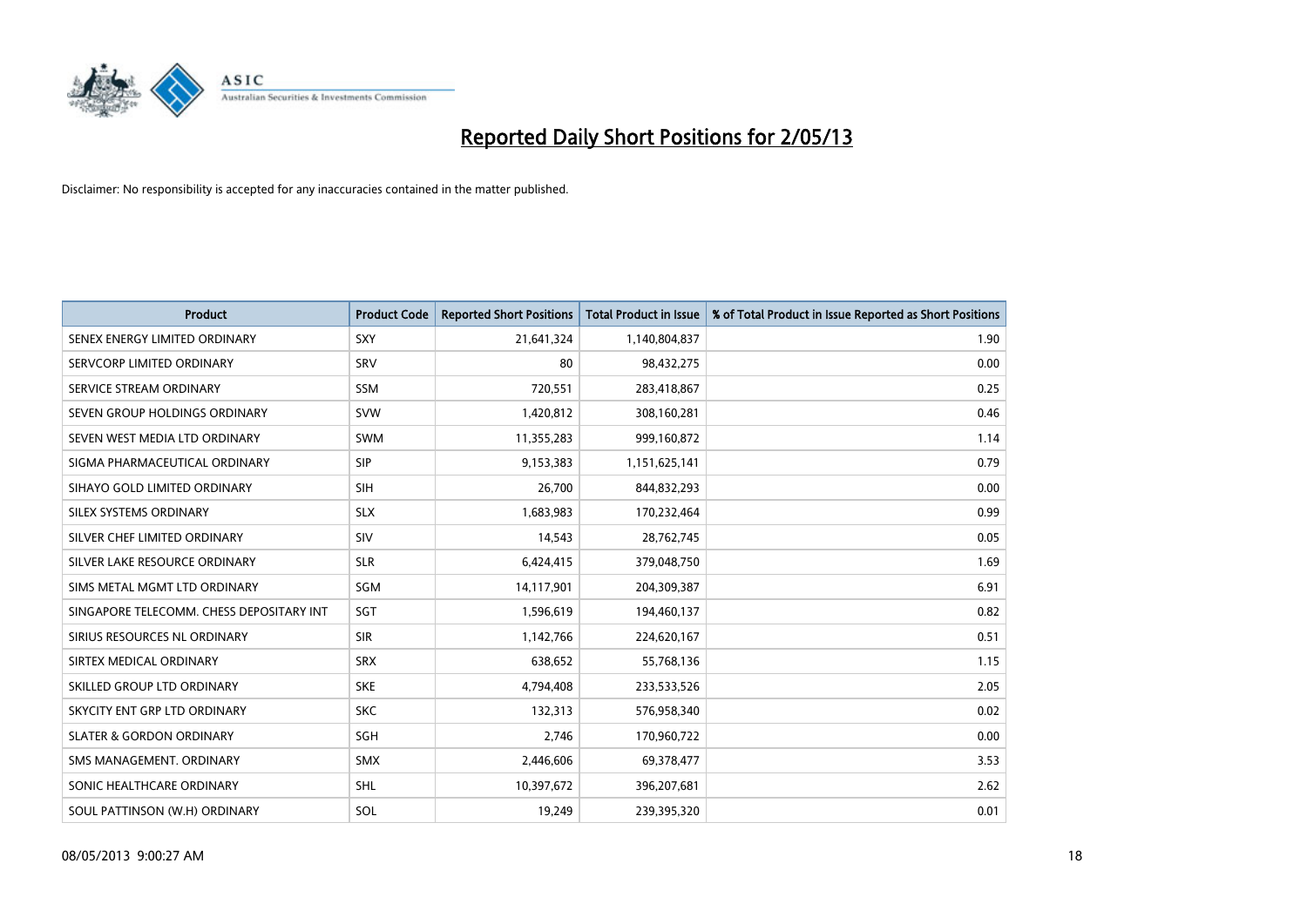

| <b>Product</b>                           | <b>Product Code</b> | <b>Reported Short Positions</b> | <b>Total Product in Issue</b> | % of Total Product in Issue Reported as Short Positions |
|------------------------------------------|---------------------|---------------------------------|-------------------------------|---------------------------------------------------------|
| SP AUSNET STAPLED SECURITIES             | SPN                 | 21,740,767                      | 3,367,543,113                 | 0.65                                                    |
| SPARK INFRASTRUCTURE STAPLED NOTE & UNIT | SKI                 | 51,187,030                      | 1,326,734,264                 | 3.86                                                    |
| SPDR 200 FUND ETF UNITS                  | <b>STW</b>          | 44,758                          | 46, 151, 346                  | 0.10                                                    |
| SPECIALTY FASHION ORDINARY               | <b>SFH</b>          | 3,646                           | 192,236,121                   | 0.00                                                    |
| ST BARBARA LIMITED ORDINARY              | <b>SBM</b>          | 12,859,849                      | 488,074,077                   | 2.63                                                    |
| STARPHARMA HOLDINGS ORDINARY             | SPL                 | 11,981,281                      | 283,665,948                   | 4.22                                                    |
| STHN CROSS MEDIA ORDINARY                | <b>SXL</b>          | 7,476,132                       | 704,858,524                   | 1.06                                                    |
| STOCKLAND UNITS/ORD STAPLED              | SGP                 | 15,500,311                      | 2,202,657,963                 | 0.70                                                    |
| STRAITS RES LTD. ORDINARY                | <b>SRO</b>          | 73,575                          | 1,164,150,159                 | 0.01                                                    |
| STW COMMUNICATIONS ORDINARY              | SGN                 | 624                             | 403,828,512                   | 0.00                                                    |
| SUNCORP GROUP LTD ORDINARY               | <b>SUN</b>          | 5,871,113                       | 1,286,600,980                 | 0.46                                                    |
| SUNDANCE ENERGY ORDINARY                 | <b>SEA</b>          | 1,640,392                       | 402,425,140                   | 0.41                                                    |
| SUNDANCE RESOURCES ORDINARY              | SDL                 | 25,556,017                      | 3,072,110,985                 | 0.83                                                    |
| SUNLAND GROUP LTD ORDINARY               | <b>SDG</b>          | 18,391                          | 189,417,674                   | 0.01                                                    |
| SUPER RET REP LTD ORDINARY               | <b>SUL</b>          | 603,691                         | 196,472,811                   | 0.31                                                    |
| SWICK MINING ORDINARY                    | <b>SWK</b>          | 576,000                         | 233,406,659                   | 0.25                                                    |
| SYD AIRPORT STAPLED US PROHIBIT.         | <b>SYD</b>          | 22,638,765                      | 1,861,210,782                 | 1.22                                                    |
| SYRAH RESOURCES ORDINARY                 | <b>SYR</b>          | 2,536,399                       | 147,767,623                   | 1.72                                                    |
| TABCORP HOLDINGS LTD ORDINARY            | <b>TAH</b>          | 15,305,463                      | 744,885,690                   | 2.05                                                    |
| TALON PETROLEUM LTD ORDINARY             | <b>TPD</b>          | 38,218                          | 98,135,433                    | 0.04                                                    |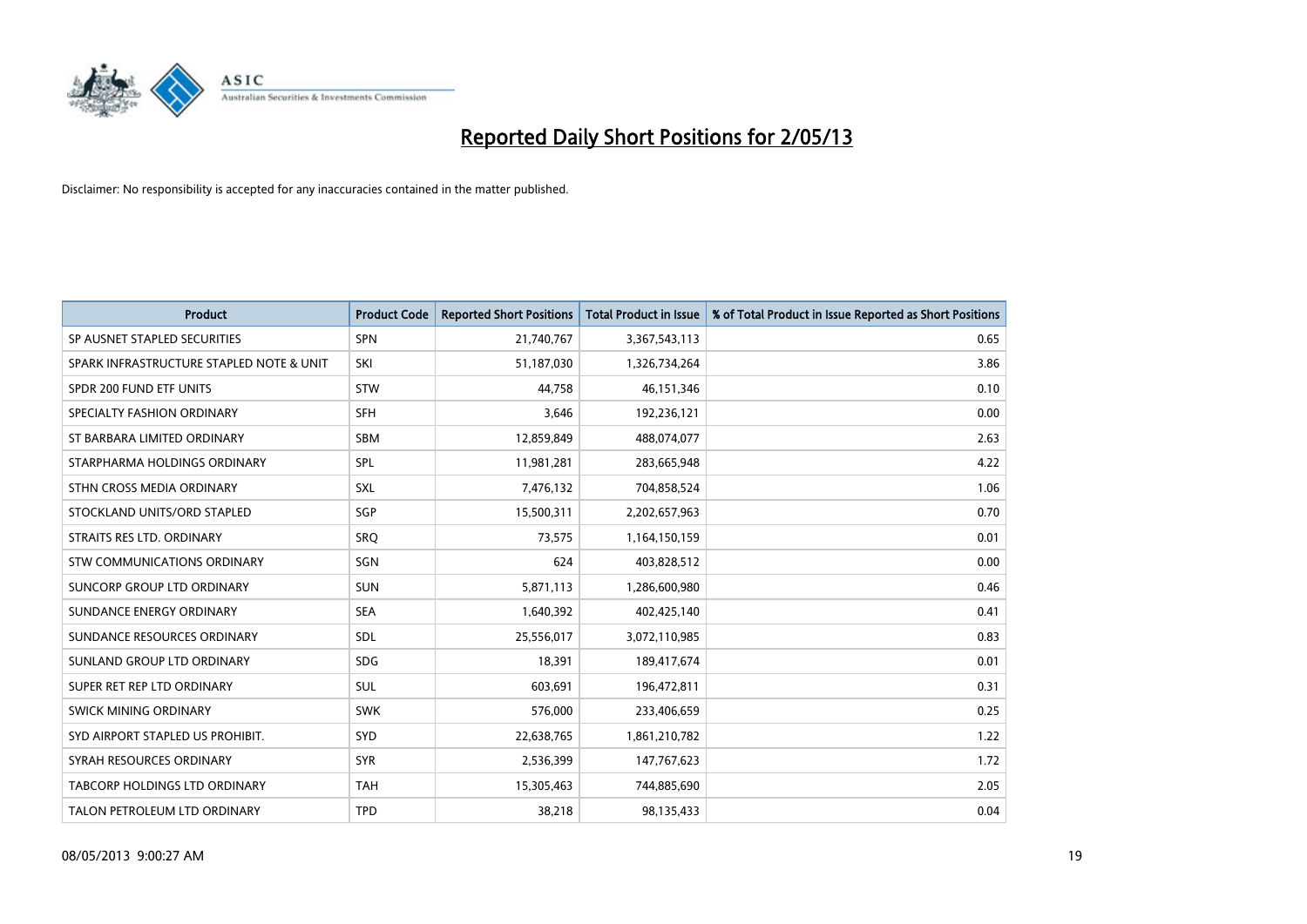

| <b>Product</b>                       | <b>Product Code</b> | <b>Reported Short Positions</b> | <b>Total Product in Issue</b> | % of Total Product in Issue Reported as Short Positions |
|--------------------------------------|---------------------|---------------------------------|-------------------------------|---------------------------------------------------------|
| TANAMI GOLD NL ORDINARY              | <b>TAM</b>          | 615,134                         | 587,548,523                   | 0.10                                                    |
| TAP OIL LIMITED ORDINARY             | <b>TAP</b>          | 1,375,630                       | 241,608,606                   | 0.57                                                    |
| TASSAL GROUP LIMITED ORDINARY        | <b>TGR</b>          | 32,180                          | 146,304,404                   | 0.02                                                    |
| <b>TATTS GROUP LTD ORDINARY</b>      | <b>TTS</b>          | 17,693,549                      | 1,402,708,406                 | 1.26                                                    |
| TELECOM CORPORATION ORDINARY         | <b>TEL</b>          | 16,378,188                      | 1,816,996,340                 | 0.90                                                    |
| TELSTRA CORPORATION, ORDINARY        | <b>TLS</b>          | 17,990,099                      | 12,443,074,357                | 0.14                                                    |
| TEN NETWORK HOLDINGS ORDINARY        | <b>TEN</b>          | 89,101,263                      | 2,586,970,845                 | 3.44                                                    |
| TERANGA GOLD CORP CDI 1:1            | <b>TGZ</b>          | 140,960                         | 172,616,806                   | 0.08                                                    |
| THE REJECT SHOP ORDINARY             | <b>TRS</b>          | 1,956,706                       | 27,944,072                    | 7.00                                                    |
| THORN GROUP LIMITED ORDINARY         | <b>TGA</b>          | 3,248                           | 147,584,880                   | 0.00                                                    |
| TIGER RESOURCES ORDINARY             | <b>TGS</b>          | 2,856,351                       | 674,770,269                   | 0.42                                                    |
| TOLL HOLDINGS LTD ORDINARY           | <b>TOL</b>          | 31,419,828                      | 717,133,875                   | 4.38                                                    |
| TOX FREE SOLUTIONS ORDINARY          | <b>TOX</b>          | 1,412,346                       | 115,999,858                   | 1.22                                                    |
| TPG TELECOM LIMITED ORDINARY         | <b>TPM</b>          | 905,804                         | 793,808,141                   | 0.11                                                    |
| TRADE ME GROUP ORDINARY              | <b>TME</b>          | 589,780                         | 396,017,568                   | 0.15                                                    |
| <b>TRANSFIELD SERVICES ORDINARY</b>  | <b>TSE</b>          | 12,964,643                      | 512,457,716                   | 2.53                                                    |
| TRANSPACIFIC INDUST. ORDINARY        | <b>TPI</b>          | 3,198,983                       | 1,578,563,490                 | 0.20                                                    |
| TRANSURBAN GROUP TRIPLE STAPLED SEC. | <b>TCL</b>          | 4,851,056                       | 1,481,594,818                 | 0.33                                                    |
| TREASURY WINE ESTATE ORDINARY        | <b>TWE</b>          | 17,024,803                      | 647,227,144                   | 2.63                                                    |
| TROY RESOURCES LTD ORDINARY          | <b>TRY</b>          | 3,341,131                       | 91,318,649                    | 3.66                                                    |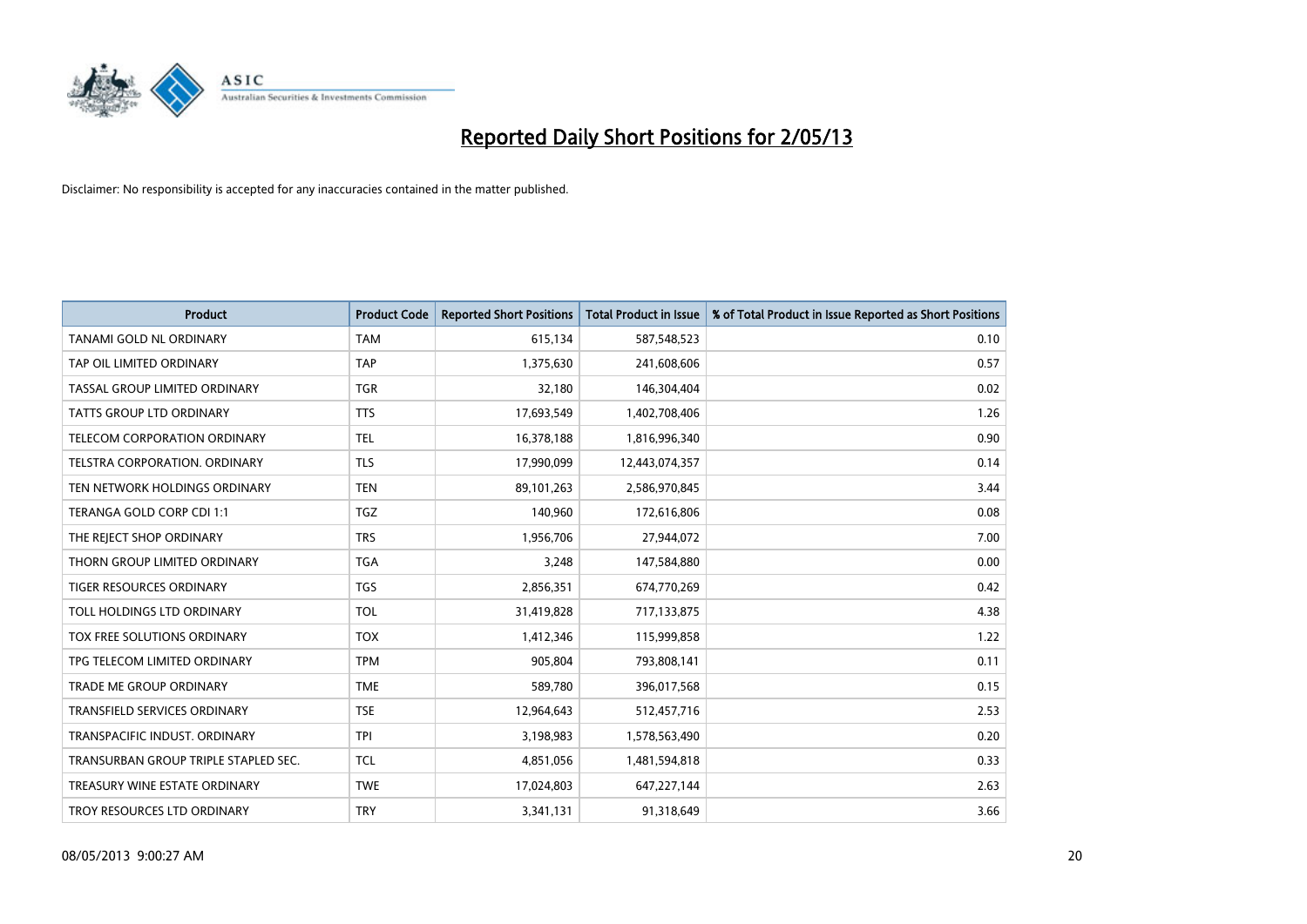

| <b>Product</b>                         | <b>Product Code</b> | <b>Reported Short Positions</b> | <b>Total Product in Issue</b> | % of Total Product in Issue Reported as Short Positions |
|----------------------------------------|---------------------|---------------------------------|-------------------------------|---------------------------------------------------------|
| <b>UGL LIMITED ORDINARY</b>            | UGL                 | 11,265,501                      | 166,511,240                   | 6.77                                                    |
| UXC LIMITED ORDINARY                   | <b>UXC</b>          | 487,633                         | 308,806,649                   | 0.16                                                    |
| <b>VILLAGE ROADSHOW LTD ORDINARY</b>   | <b>VRL</b>          | 500                             | 159,467,366                   | 0.00                                                    |
| <b>VIRGIN AUS HLDG LTD ORDINARY</b>    | <b>VAH</b>          | 60,544,997                      | 2,581,231,776                 | 2.35                                                    |
| <b>VNGD AUS SHARES ETF UNITS</b>       | VAS                 | 774                             | 6,027,438                     | 0.01                                                    |
| <b>VOCUS COMMS LTD ORDINARY</b>        | <b>VOC</b>          | 112,671                         | 78,017,825                    | 0.14                                                    |
| <b>WATPAC LIMITED ORDINARY</b>         | <b>WTP</b>          | 193,629                         | 184,332,526                   | 0.11                                                    |
| WCP RESOURCES LTD ORDINARY             | <b>WCP</b>          | 441,797                         | 397,808,129                   | 0.11                                                    |
| <b>WDS LIMITED ORDINARY</b>            | <b>WDS</b>          | 7                               | 144,740,614                   | 0.00                                                    |
| <b>WEBJET LIMITED ORDINARY</b>         | <b>WEB</b>          | 258,369                         | 79,397,959                    | 0.33                                                    |
| WESFARMERS LIMITED ORDINARY            | <b>WES</b>          | 29,083,340                      | 1,006,665,540                 | 2.89                                                    |
| WESFARMERS LIMITED PARTIALLY PROTECTED | <b>WESN</b>         | 33,570                          | 150,528,058                   | 0.02                                                    |
| WESTERN AREAS LTD ORDINARY             | <b>WSA</b>          | 15,794,740                      | 196,843,803                   | 8.02                                                    |
| WESTERN DESERT RES. ORDINARY           | <b>WDR</b>          | 2,023,643                       | 360,853,631                   | 0.56                                                    |
| WESTFIELD GROUP ORD/UNIT STAPLED SEC   | <b>WDC</b>          | 6,797,268                       | 2,194,138,450                 | 0.31                                                    |
| WESTFIELD RETAIL TST UNIT STAPLED      | <b>WRT</b>          | 13,908,682                      | 3,054,166,195                 | 0.46                                                    |
| WESTPAC BANKING CORP ORDINARY          | <b>WBC</b>          | 23,290,817                      | 3,103,729,084                 | 0.75                                                    |
| WHITE ENERGY COMPANY ORDINARY          | <b>WEC</b>          | 3,333,813                       | 322,974,494                   | 1.03                                                    |
| WHITEHAVEN COAL ORDINARY               | <b>WHC</b>          | 101,316,758                     | 1,025,635,023                 | 9.88                                                    |
| WHK GROUP LIMITED ORDINARY             | <b>WHG</b>          | 122,832                         | 265,200,652                   | 0.05                                                    |